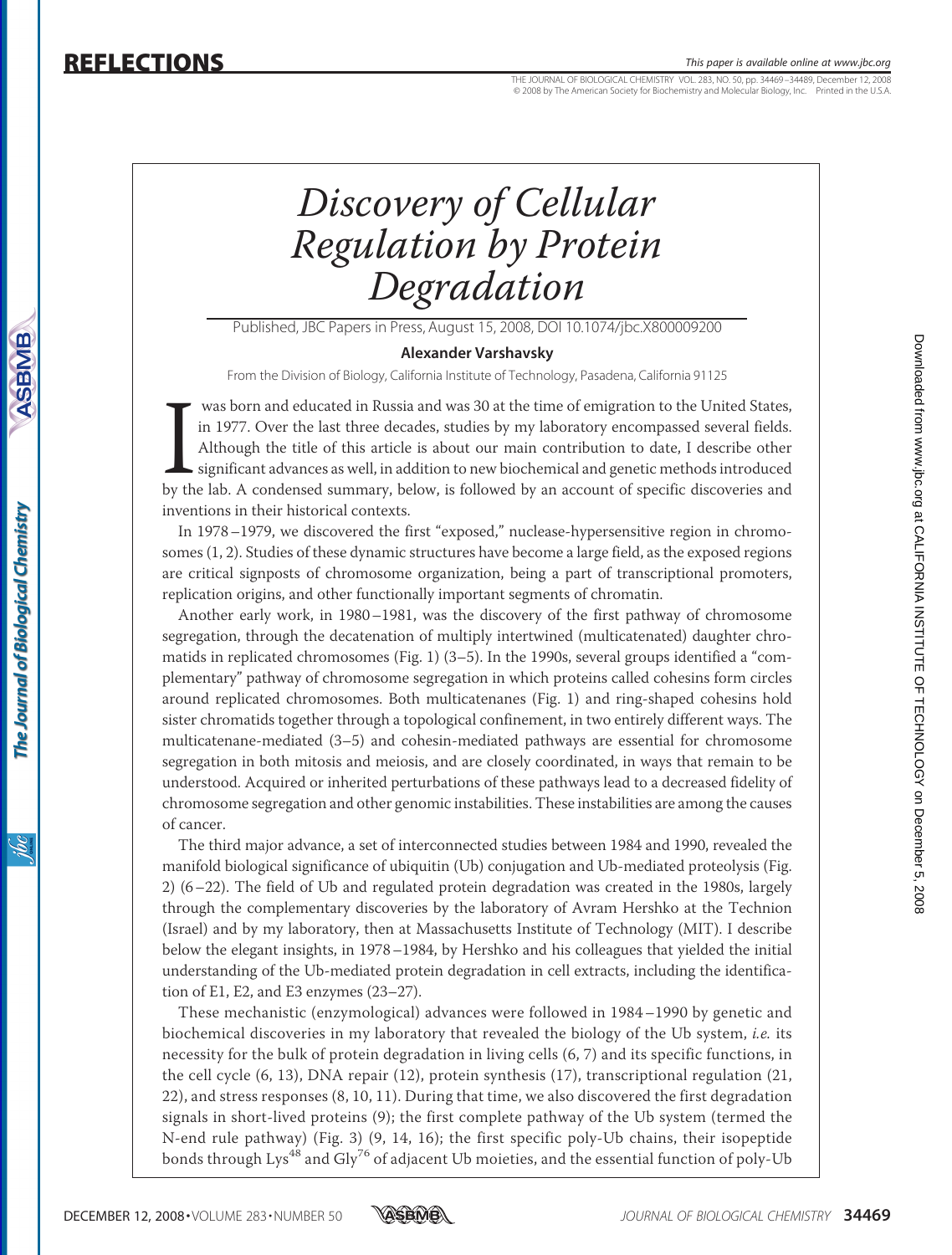

FIGURE 1. **The multicatenane pathway of chromosome segregation (3–5).** *Thick horizontal arrows* denote pathways of DNA synthesis that convert gapped or nicked DNA circles into covalently closed circles. *Thin vertical arrows* denote pathways of decatenation of the intertwined daughter chromosomes. Daughter DNA duplexes are in *blue* and *red*, whereas parental double-stranded DNA is in *green*. The monomeric (completely decatenated) and supercoiled daughter circles are also in *green*, as they become parental DNA in the next round of replication (*red arrow*). The *A*, *B*, and *C* notations of multicatenated DNA dimers correspond to both circles relaxed (nicked or gapped), one circle covalently closed (and therefore supercoiled), and both circles covalently closed, respectively. *Numbers* , *e.g. A10 –A30*, are catenation linking numbers, *i.e.* the levels of intertwining of double helices in the topologically linked circles. The theta structures (replication intermediates) in *brackets* are diagrams of thetas in which the parental (*green*) DNA is nicked and therefore relaxed as histone-free DNA. The indicated multicatenanes such as *B5*, *C3*, *C5*, etc., are not depicted explicitly, given their highly "entangled" configurations as free DNA. Among the technical innovations in these 1980 –1981 studies (3–5) was the discovery that hypertonic treatment of SV40-infected green monkey CV1 cells arrested replicated chromosomes at the stage of decatenation. During arrest, highly intertwined nicked (or gapped) A-type multicatenanes were eventually converted (via B-type intermediates) to the equally highly intertwined C-type multicatenanes (*C10 –C30*), in which both circles were covalently closed and supercoiled (*thick dashed arrows* at the top). The supercoiled state stemmed from the presence of nucleosomes in the minichromosomes, prior to removal of histones for analyses of DNA topology. Upon release from the decatenation block, the highly intertwined C-type multicatenanes were decatenated to supercoiled monomers (*vertical dashed arrows*; "recovery pathway"). The actual paths taken during chromosome segregation (in the absence of decatenation arrest) include the entire matrix of transitions shown in the diagram. The relative rates of flow along specific paths depend on the rates of gap-filling DNA synthesis (converting a nicked or gapped circle into a covalently closed circle) *versus* the rates of decatenation of multiply intertwined chromosomes by topoisomerase II (3, 4).

chains (15); the first physiological substrate of the Ub system (MAT $\alpha$ 2 repressor) (21, 22); the first nonproteolytic function of Ub (its role as a cotranslational



FIGURE 2. **The Ub system of the yeast** *S. cerevisiae***.** The fundamental design of this system is conserved among eukaryotes. The yeast Ub genes *UBI1–UBI4*, two of which contain introns, encode fusions of Ub either to itself or to one of two ribosomal proteins. These fusions are cleaved by DUB enzymes, yielding mature Ub. Thioester bonds between Ub and the active-site Cys residues of Ub-specific enzymes are indicated  $(\sim)$ . The conjugation of Ub to other proteins involves a preliminary ATPdependent step in which the last residue of Ub (Gly<sup>76</sup>) is joined, via a thioester bond, to a Cys residue of the E1 (Ub-activating) enzyme, encoded by*UBA1*. The activated Ub is transferred to a Cys residue in one of several Ub-conjugating (E2) enzymes, encoded by the *UBC* family genes, and from there to a Lys residue of an ultimate acceptor protein. E2 enzymes function as subunits of E2-E3 Ub ligase holoenzymes. The functions of E3 include the initial recognition of a substrate's degradation signal (degron) and the E2/E3-mediated formation of substratelinked poly-Ub chains (*green ovals*). The names of some of the  $\sim$ 200 E3 enzymes of *S. cerevisiae* are indicated as well. A targeted ubiquitylated protein is processively degraded to short peptides by the ATP-dependent 26 S proteasome.

chaperone) (17); and the subunit selectivity of Ub-mediated proteolysis, a fundamental capability of the Ub system that makes possible protein remodeling (19, 21). We also cloned the first Ub genes, discovering their divergent functions (8, 10, 11, 17), as well as the first genes for deubiquitylating (DUB) enzymes and Ub-activating enzyme (28–30). In 1990, we identified, cloned, and analyzed the first specific E3 Ub ligase, UBR1 (18). This advance opened up a particularly large field, as individual mammalian genomes are now known to encode at least a *thousand* (!) Ub ligases. The targeting of distinct degradation signals in cellular proteins by this immensity of E3 enzymes enables the

 $\mathscr{L}$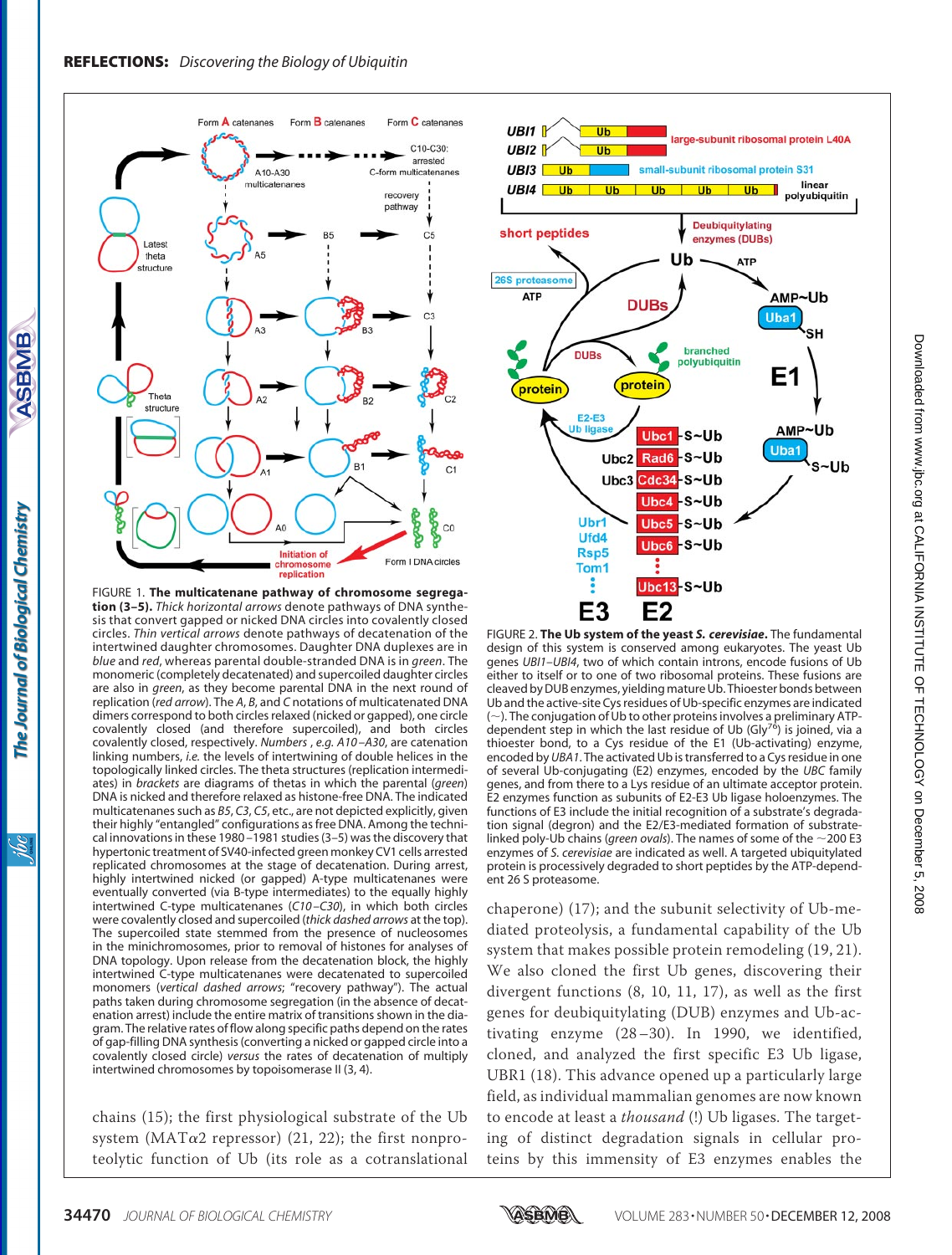

FIGURE 3. **The mammalian N-end rule pathway.** N-terminal residues are indicated by single-letter abbreviations for amino acids. *Yellow ovals* denote the rest of a protein substrate. A sign, above *hemin* in the middle of diagram, is a modified "down-regulation" sign that denotes, specifically, a down-regulation mediated, at least in part, by target's degradation. *C*\* denotes oxidized Cys, either Cys sulfinate or Cys sulfonate, produced in reactions mediated by NO, O<sub>2</sub>, and their derivatives. Oxidized N-terminal Cys is arginylated by ATE1encoded isoforms of R-transferase. Type 1 and 2 primary destabilizing N-terminal residues are recognized by the pathway's E3 Ub ligases, called N-recognins. Through their other substrate-binding sites, these E3 enzymes also recognize internal (non-N-terminal) degrons in other substrates of the N-end rule pathway, denoted by the *larger oval*. As shown in the diagram, hemin (Fe<sup>3+</sup>-heme) interacts not only with ATE1 (R-transferase) but with UBR family Ub ligases as well, and down-regulates at least some E3 enzymes of this family (89).

unprecedented functional reach of Ub-mediated pathways.

By revealing the fundamental and broad roles of the Ub system in cellular physiology, our biological studies of 1984–1990 (6–22) produced the overall discovery of the *physiological regulation by intracellular protein degradation*. Ramifications of this advance became the beginnings of several biomedical fields. This discovery has also transformed our understanding of the logic of biological circuits, as it became clear that the control through regulated protein degradation rivals, and often surpasses in significance, the classical regulation through transcription and translation.

What follows is a story of my lab's adventures, including the inventions of new biochemical and genetic methods. This account stems, in part, from previous descriptions of the early history of the Ub field (31, 32). Another antecedent is an interview I gave to Dr. Istvan Hargittai, a distinguished Hungarian chemist. It describes my life and science, including the early years in Moscow, the 1977 escape from the former Soviet Union, the essentially accidental hiring of me by MIT, and the work that ensued (33). The narrative below borrows from these sources and mentions our more recent contributions as well.

# nascent world of molecular biology. I was born in 1946, a year after the end of World War II, in a country devastated by it and by the inefficiencies (let alone cruelties) of Stalin's dictatorship. Stalin died when I was 6. He was soon denounced by Khrushchev, a sidekick who clawed his way to the top and began a less bloody rule. In 1964, I was admitted as an undergraduate to the Chemistry Department of Moscow University. In 1970, I began working at Moscow's Institute of Molecular Biology, in the laboratory headed by Georgi Georgiev. We studied chromosomes and RNA, amid shortages of nearly everything, including good reagents, equipment, and contacts with Western researchers.What sustained me was youth, love of science, and ambition, a heady mix. It kept me working and hoping that things might improve, despite evidence to the contrary. The time was the mid-1970s, a couple of years away from a chance to escape it all. A convoluted path to that escape, which involved help from friends and a lot of luck, is described in Ref. 33.

I left Russia in the fall of 1977, and ended up in Boston/ Cambridge, MA. A month later, I was a faculty member in the Biology Department of MIT, before I knew what exactly grants were (and before the colleagues who hired me became aware of that fact) (33). In Moscow, I studied chromosome structure and regulation of gene expression.

# **Beginnings**

I grew up in a scientist's family, so my interest and later love for science were a case of "nature" and "nurture" together. My father, Yakov Varshavsky, who is now 91 and lives with my mother Mary in Utah (near my sister's family there), was a physical chemist in Moscow, where he developed methods for the industrial-scale production of heavy water. That work, a blend of fundamental and applied physical chemistry, was a part of Russia's atomic bomb project. In the 1950s, he became interested in DNA, joining other physicists and chemists who were leaving their fields at that time for the

**SBMB** 

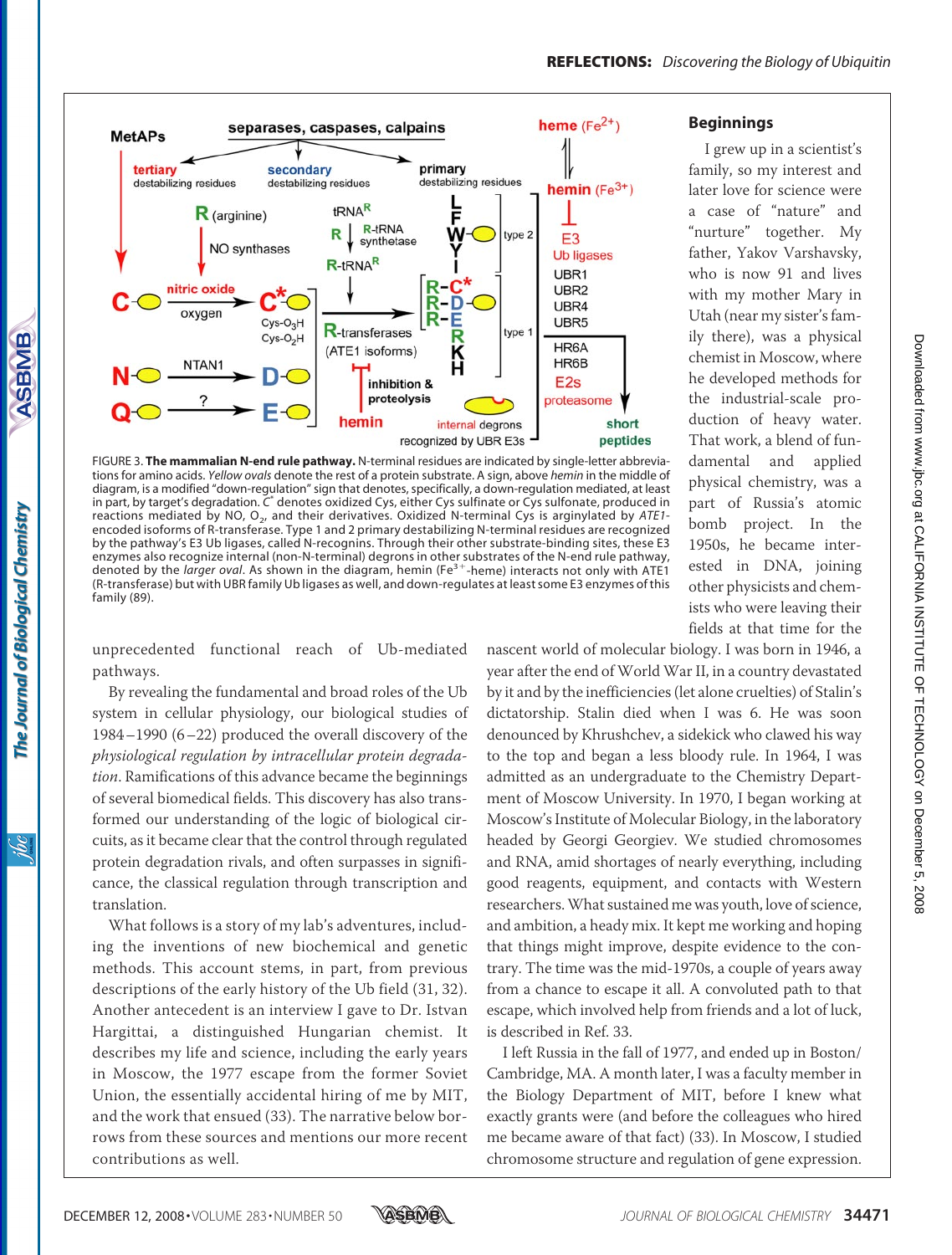During my first year at MIT, I worked alone and continued research that began in Russia.

I used the SV40 viral minichromosomes isolated from virus-infected green monkey (CV1) cells as models of cellular chromosomes and tried to address the problem of nucleosome arrangement. (Nucleosomes, the repeating "subunits" of chromosomes that comprise two superhelical turns of DNA wrapped around the octamer of histones H2A, H2B, H3, and H4, were discovered in 1974 by Roger Kornberg (34).) Were the nucleosomes distributed in a pattern that was specific vis-á-vis DNA sequence? Or was their arrangement quasi-random, in addition to being dynamic? To reduce potential nucleosome "sliding" (nothing was known about it at the time), I cross-linked the isolated minichromosomes with formaldehyde, which formed both protein-protein and DNA-protein crosslinks. The resulting structures were treated with restriction endonucleases that cut SV40 DNA either once or at multiple specific sites.

ASBMB

The Journal of Biological Chemistry

At first I learned little, but later saw that one site in the minichromosome was much more susceptible to cleavage than any other site. This "hypersensitive" site resided in a regulatory region that contained both the origin of replication and transcriptional promoters of SV40. Soon thereafter, an analogous experiment with the endonuclease HaeIII hit the jackpot: the entire  $\sim$ 400-bp regulatory region could be "excised" from the formaldehyde-fixed minichromosome as a fragment of *histone-free* DNA, in contrast to the rest of the structure, which was still an intramolecular aggregate (despite multiple HaeIII cuts in DNA), held together by formaldehyde-produced DNA-histone and histone-histone cross-links.

This and related advances yielded two insights. The regulatory region of the SV40 minichromosome was strikingly more exposed (more susceptible to endonuclease cuts) than the rest of the minichromosome; moreover, the nucleosomes (including histones) were either absent from the exposed region or in a configuration that precluded DNA-histone cross-links. Our first results were published in 1978 (1), and a more detailed account in 1979 (2). Two other groups, Carl Wu and Sarah Elgin at Harvard, and Walter Scott at the University of Florida, independently discovered nuclease-hypersensitive regions in chromosomes, using a different approach that involved (relatively) nonspecific nucleases such as DNase I. These discoveries became a major part of the modern understanding of chromosome organization, as later studies by many groups, including my lab, have shown that the exposed (nuclease-hypersensitive) regions, which allow access to

DNA in the otherwise tightly coiled chromosomal fibers, are a universal feature of chromosomes at replication origins, transcriptional promoters, and other functionally important sites.

# **Discovery of the Multicatenane Pathway of Chromosome Segregation**

One day in the fall of 1978, I was reading a paper on minichromosomes and noticed a faint "ladder" of bands in a pattern of electrophoretically fractionated SV40 DNA. The paper's authors did not comment on the ladder. At that time, Olof Sundin, a graduate student who recently joined the lab, began to study replication of the SV40 minichromosomes and saw what appeared to be a similar set of bands. Neither of us suspected that we were beginning a 3-year study that would lead, in 1980–1981, to a fundamental discovery: the first pathway of chromosome segregation (Fig. 1) (3–5).

Briefly, when a circular chromosome such as SV40 begins its replication, two replication forks run from the origin of replication in opposite directions, meeting halfway around the circle and leaving behind two daughter minichromosomes. Analogous processes take place during replication of cellular chromosomes, which are larger and linear, and contain multiple origins of replication, except that in this case, a replication fork meets a fork running "toward" it from an adjacent origin of replication. (In a mechanistically distinct but topologically equivalent model, it is the chromosomal fiber that moves, with replication forks being spatially fixed in the nucleus.) These pictures of chromosome replication had a difficulty that was not even recognized as a problem at that time: how do the two converging replication forks (large structures containing polymerases, helicases, and other proteins) replicate the last several hundreds of nucleotide pairs that the forks themselves occupy?

We discovered that before the replicated SV40 daughter chromosomes separate from each other to yield individual circles, they go through a remarkable topological dance. It begins with *multicatenated* minichromosomes, in which two relatively small ( $\sim$ 5 kb pairs) circular chromatids (daughter circles) are intertwined around each more than 30 times! It was the set of SV40 multicatenanes that formed those faint electrophoretic ladders that initially attracted our attention. The multicatenation stems from the *in vivo* conversion, by advancing replication forks, of the Watson-Crick intertwinings between two single strands of the parental DNA double helix into the topologically equivalent (but geometrically distinct) intertwinings of two double helices of the daughter circles. This insight revealed, for the first time, *a pathway of chromo-*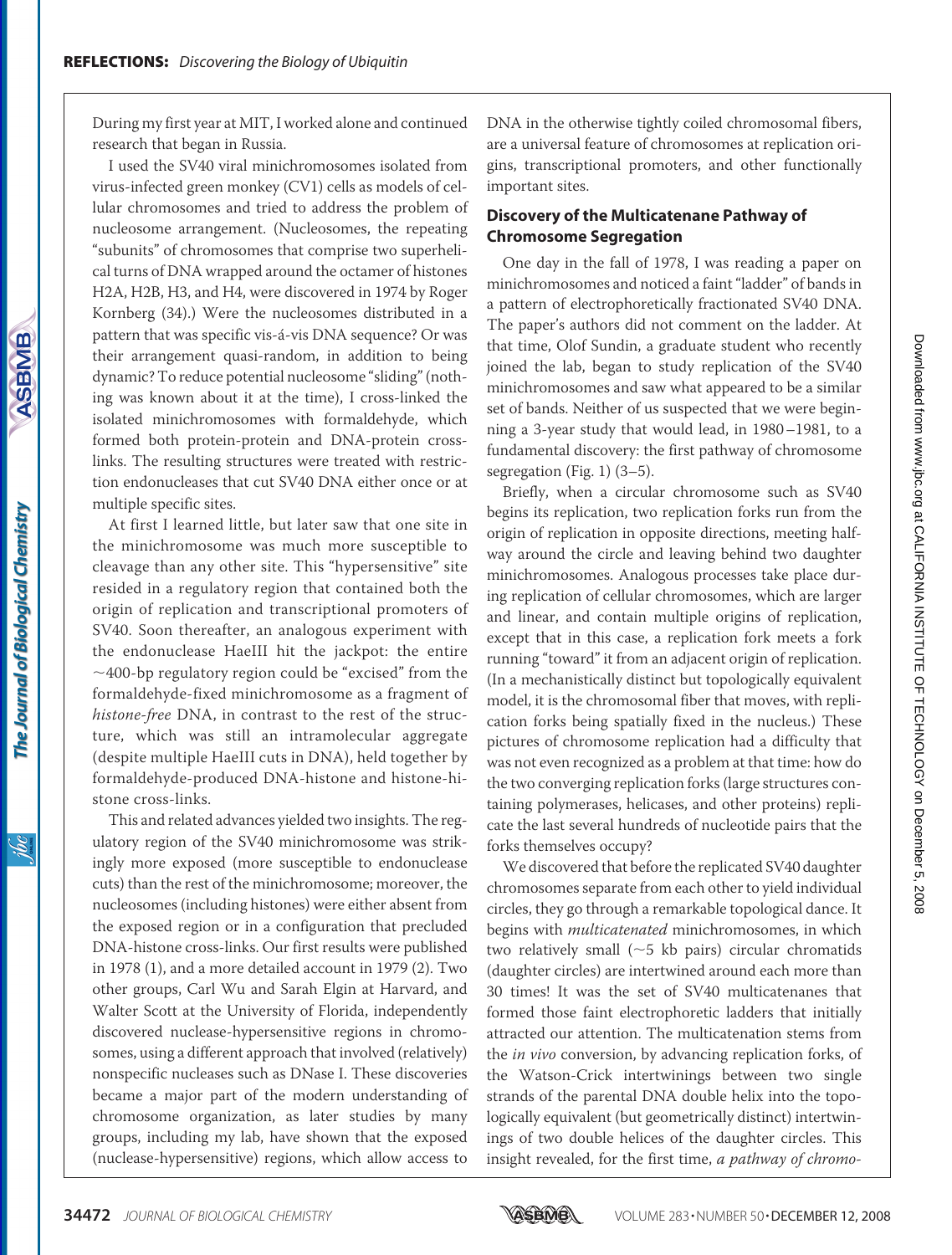*some segregation* (Fig. 1) (3–5). Multicatenanes were a new form of double-stranded DNA at the time, as only singly intertwined DNA circles were detected before 1980. It is possible that the multicatenanes we observed were formed not only at the termination of chromosome replication but during replication as well, a subtle and important issue that awaits further research.

We found that chromosome segregation *in vivo* was not a linear sequence of steps but a matrix of transitions that involved not only multicatenations and gradual decatenations but also the superimposed, quasi-independent sealing of gapped or nicked DNA duplexes in sister chromatids, so that the final products were separate circles of the daughter chromosomes containing covalently closed DNA (Fig. 1). As shown by Roger Kornberg in 1974 (34), the bulk of DNA *in vivo* is wrapped around histone octamers in the nucleosomes. Because of this and other structural confinements of DNA, chromosomes in which the DNA is nicked or gapped in living cells are conformationally similar to their covalently closed counterparts. In contrast, histone-free DNA circles *in vitro* are relaxed if they contain a nick or a single-stranded gap but supercoiled if they are covalently closed, because the latter form of DNA cannot dissipate its torsional strain through rotation of the double helix (Fig. 1). The disposition with linear chromosomes is fundamentally the same, except that the number of replication forks is larger than two. Also, the topologically isolated domains ("loops") of a linear chromosome are based on DNA-protein interactions, in contrast to DNA circularity in SV40. In addition to the discovery of the multicatenane segregation pathway, our 1980–1981 *Cell* papers (3, 4) introduced new two-dimensional electrophoretic methods for analyzing replication intermediates, including multicatenanes. These methods made the discovery possible and are still in use today.

At the time of this work, type II topoisomerases, which mediate the segregation of chromosomes, were a novelty, having been identified, in the form of DNA gyrase, by the laboratory of Martin Gellert in the late 1970s and characterized by his and other laboratories. One aspect of our contribution was that topoisomerase II enzymes were now expected to be essential for decatenation of the *multiply intertwined* chromosomal fibers that formed during chromosome replication and functioned as segregation intermediates (3–5). Genetic evidence that topoisomerase II was indeed required for separating chromosomes by the multicatenane pathway (Fig. 1) was produced around 1985 through a collaboration between the laboratories of David Botstein and James Wang (35), and independently by Mitsuhiro Yanagida (36) and Rolf Sternglanz (37). In 1982, Goto and Wang (38) showed that purified topoisomerase II could catalyze both decatenation and unknotting of duplex DNA rings. In 1984, Steck and Drlica (39) isolated a temperature-sensitive mutant of DNA gyrase in *Escherichia coli* and demonstrated a double-nucleoid chromosome segregation arrest of this mutant at nonpermissive temperature. These and other findings showed that the multicatenane segregation pathway (Fig. 1) was present and essential in all organisms, from bacteria to yeast and mammals.

In the 1981 paper on chromosome segregation, Sundin and I proposed that the multicatenane pathway acts on multiply intertwined sister chromatids in ways that are likely to be controlled *spatially*, *i.e. separately* at specific regions such as, for example, the centromere *versus* the arms of a chromosome, and *temporally* as well, *i.e.* at specific stages of mitosis and meiosis (4). Recent work (Refs. 40–48 and references therein), including the evidence for a *decatenation checkpoint*, strongly supports these early conjectures and has revealed several (still incompletely understood) interactions between the multicatenane pathway (Fig. 1) and other processes, including checkpoints that monitor the completion of specific steps in the cell cycle. As one would expect, the multicatenane pathway and its aberrations are relevant to human diseases and their therapies. For example, topoisomerase II inhibitors are prominent among anticancer drugs (49). BRCA1, a major tumor suppressor, plays a role in chromosome decatenation (50).

The multicatenane pathway of chromosome segregation (Fig. 1) formally suffices to account for the sister chromatids staying together until their multiple catenations have been resolved, stepwise, by topoisomerase II during mitosis or meiosis. Nevertheless, a different, complementary system was identified during the 1990s that achieves a similar topological purpose through a distinct mechanism. The second segregation pathway, mediated by proteins termed cohesins, was discovered and analyzed by several groups, particularly those of Douglas Koshland, Kim Nasmyth, Mitsuhiro Yanagida, and Tatsuyo Hirano, with contributions by other labs as well. These findings included the identification of multisubunit cohesins, which were later shown to form circles around replicating chromosomes (Refs. 51–55 and references therein). In 1999, Frank Uhlmann, Kim Nasmyth, and their colleagues in the Nasmyth laboratory discovered a critical aspect of the cohesin pathway: a protease, termed separase, cleaves SCC1, a specific subunit of cohesin, and thereby allows the separation of sister chromatids (56), provided that their

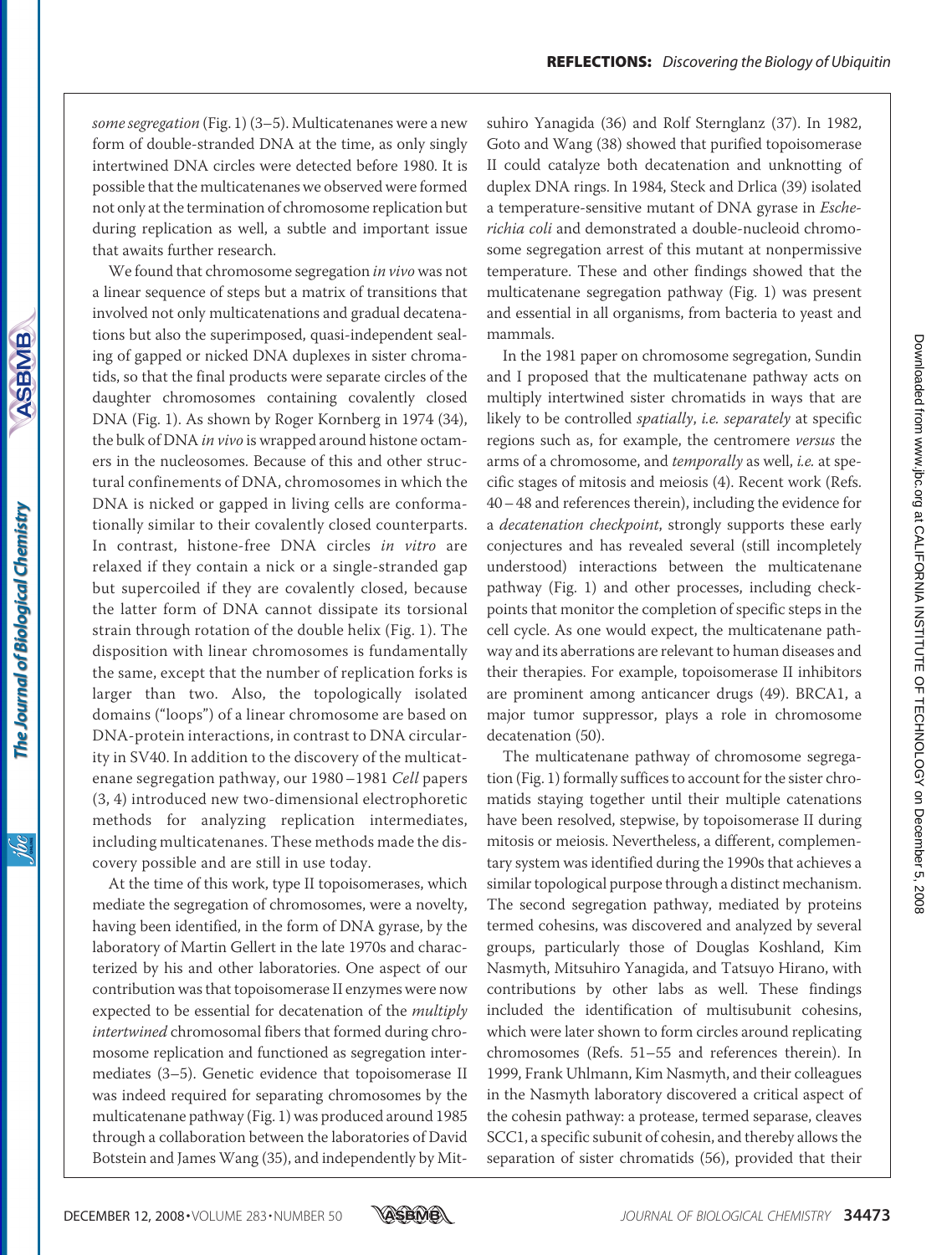multiple intertwinings had been resolved by the multicatenane pathway (Fig. 1). This brief description of cohesin mechanisms does not do justice to their intricate design and regulation (for example, the activation of separase is controlled by a specific pathway of the Ub system (51– 55)). There is profound complementarity between the multicatenane-mediated (Fig. 1) and cohesin-mediated pathways of chromosome segregation. Either one of the two pathways provides mechanisms for the adhesion and release of sister chromatids, yet both pathways are essential. It remains to be determined, in functional and mechanistic detail, how the two segregation pathways interact. This is an area of intense research, and much will be learned in the coming years.

Our Ub studies, which began in 1978, eventually supplanted all other work in the laboratory. With reluctance and regret, I stopped working on chromosome segregation in 1983 and did not expect to return to that endeavor, which grew from our elucidation of the multicatenane segregation pathway. But fate held a surprise. In 1999, Hai Rao (then a postdoctoral student) and I saw, in an article by the Nasmyth lab (56), that the C-terminal fragment of the separase-cleaved SCC1 subunit of cohesin bore an N-terminal arginine, which our previous work had shown to be a degradation signal in substrates of the Ub-dependent N-end rule pathway (Fig. 3) (57). Rao and I decided to determine whether the separase-produced fragment of cohesin was actually short-lived *in vivo* and, if so, whether its degradation was functionally important. By 2001, in collaboration with Uhlmann and Nasmyth, we demonstrated that the N-end rule pathway targeted cohesin's fragment for degradation. This degradation was shown to be required for the proper functioning of cohesin machinery and the high fidelity of chromosome segregation, thus identifying one major function of the N-end rule pathway (58).

In summary, my laboratory's studies of chromosome segregation underlie the understanding of this fundamental process at three levels: (i) through the discovery, in 1980–1981, of the multicatenane pathway of chromosome segregation (Fig. 1) (3–5); (ii) through the genetically based 1984–1988 discovery, in both yeast and mammals, that the Ub system is an essential part of the cell cycle (see below) (6, 13); and (iii) through the discovery, in 2001, that the degradation of the separase-produced fragment of cohesin by the N-end rule pathway is required for high fidelity of chromosome segregation (58).

Recent work by Dr. Jianmin Zhou and colleagues in my lab, in a collaboration with Dr. Debananda Pati (University of Texas, Houston), has shown that the function of the N-end rule pathway in high fidelity chromosome segregation, first observed with the yeast *Saccharomyces cerevisiae* (58), is relevant to multicellular eukaryotes as well (J. Zhou, D. Pati, and A. Varshavsky, unpublished data). We employed mouse strains previously constructed in the lab by Dr. Yong Tae Kwon and colleagues (59) that lacked the *ATE1*-encoded Arg-tRNA-protein transferase (R-transferase). The latter is a component of the N-end rule pathway that arginylates the N-terminal Asp, Glu, or (oxidized) Cys residues of N-end rule substrates, thereby making them "recognizable" by Ub ligases of this pathway (Fig. 3). The absence of R-transferase is lethal in mice:  $ATEI^{-/-}$  embryos die in midgestation, with cardiovascular and other defects (59). In both  $ATEI^{-/-}$  embryos and  $ATEI^{-/-}$  fibroblasts, the normally short-lived (separaseproduced) fragment of the RAD21/SCC1 subunit of cohesin was shown to become a long-lived protein (J. Zhou, D. Pati, and A. Varshavsky, unpublished data). This result is in agreement with the inference, from findings by the laboratory of Jan-Michael Peters (60), that in humans, mice, and other mammals, the cleavage of RAD21/SCC1 by separase would be expected to produce fragments that bear N-terminal Glu, a substrate of R-transferase (Fig. 3).

Fittingly,  $ATEI^{-/-}$  fibroblasts exhibit much higher chromosome instability than their  $A T E I^{+/+}$  counterparts (J. Zhou, D. Pati, and A. Varshavsky, unpublished data), a phenotype similar to that of an *S. cerevisiae* mutant that lacks the N-end rule pathway (58). The identity of the residue that becomes the N-terminal residue upon the cleavage of cohesin by separase is not conserved in evolution. For example, this (eventually N-terminal) residue is Arg in *S. cerevisiae* but Glu in mammals. Remarkably, however, in all eukaryotes examined, this residue is a *destabilizing* one in the N-end rule (Fig. 3), indicating the importance of maintaining, during evolution, a short *in vivo* half-life of the cohesin fragment. Because this fragment was found to interact with the rest of the cohesin complex (58), one explanation of the demonstrated importance of "proactively" destroying the cohesin fragment (presumably directly on chromosomes) is that its spontaneous dissociation from the rest of cohesin may be too slow for the optimal kinetics of cohesin functioning.

A decade before our findings with cohesin (58), Erica Johnson (then a graduate student), David Gonda (then a postdoctoral student), and I discovered that the N-end rule pathway can destroy just one subunit of an oligomeric protein while sparing the other subunits (19). The subunit-selective degradation of cohesin's fragment is the first "physiological" example of *protein remodeling* by the N-end rule pathway. (Its subunit selectivity was discov-

ASBMB

The Journal of Biological Chemistry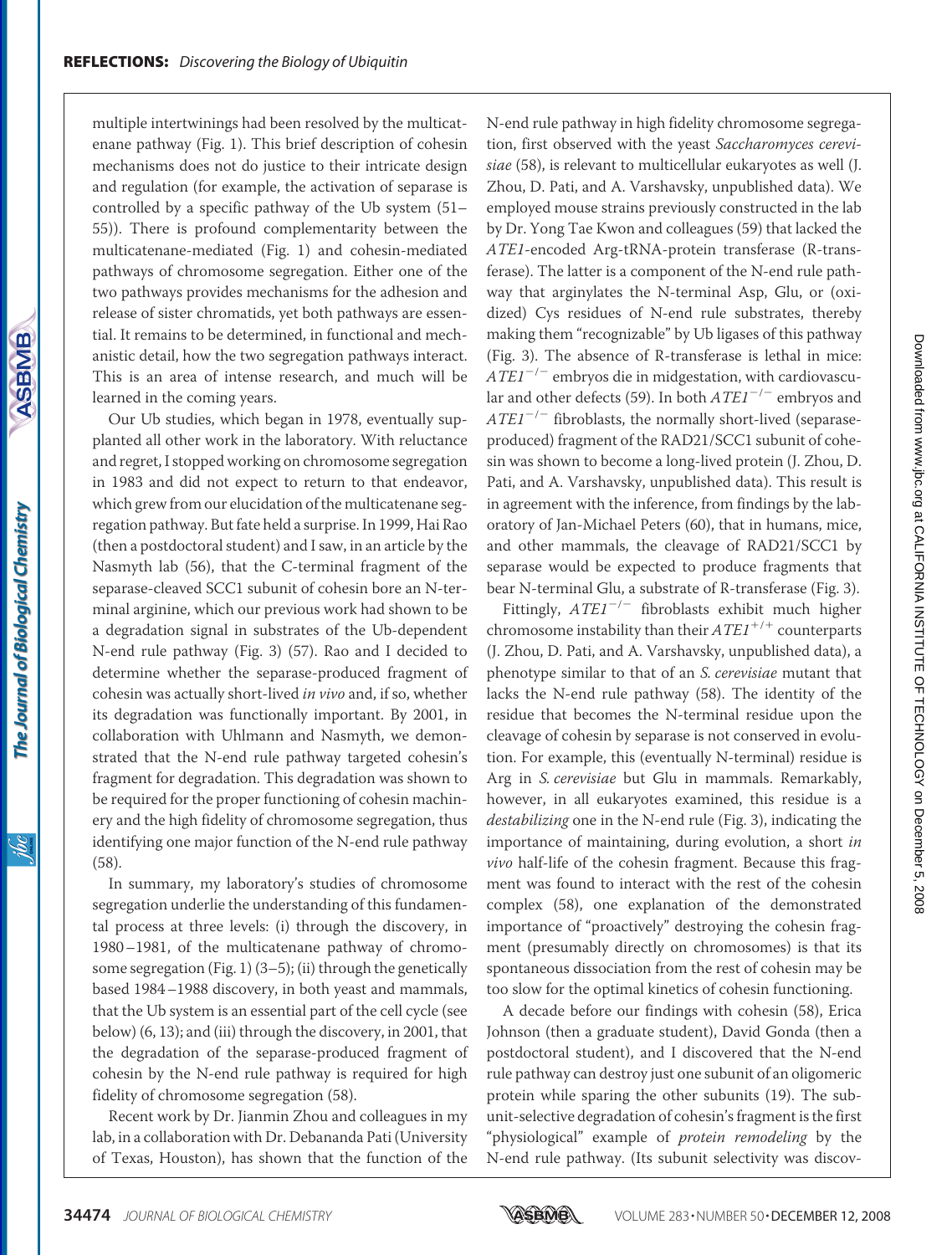ered in 1990 using engineered N-end rule substrates (19).) This function of the N-end rule pathway involves oligomeric proteins (including cohesins) that are conditionally cleaved by nonprocessive proteases such as separases, caspases, and calpains. Any cleaved subunits with C-terminal fragments that bear destabilizing N-terminal residues (Fig. 3) would then be targeted by the N-end rule pathway for processive degradation in a subunit-selective manner, *i.e.* modifying an oligomeric protein without destroying it. A number of previously described conditional cleavages of oligomeric proteins remain to be examined for a possible involvement of protein remodeling by the N-end rule pathway.

# **Discovery of Regulation by Protein Degradation and Its Major Roles in Cellular Physiology**

I began working at MIT in the fall of 1977, shortly after leaving the former Soviet Union. The libraries, which I loved in Russia, were just as quiet and pleasant in Cambridge as in Moscow, and a library at MIT soon became my second home. Reading there, I came across a curious paper by Ira Goldknopf and Harris Busch (61). They found a DNA-associated protein that had one C terminus but two N termini, an unprecedented structure. The short arm of that Y-shaped protein was joined, through its C terminus, to an internal Lys residue of histone H2A, a component of nucleosomes. The short arm was soon shown by others to be Ub, a 76-residue protein of unknown function that had been identified (as a free protein) in 1975.

I became interested in that first Ub conjugate, Ub-H2A. In 1975, when I was still in Russia, we developed a technique for fractionation of nucleosomes that was based on gel electrophoresis of DNA-protein complexes at a low ionic strength (62, 63). At MIT, Louis Levinger (then a postdoctoral student) and I advanced this method by adding electrophoresis in the second dimension (64, 65). A first-dimension gel separated mononucleosomes into three subspecies. Besides an  $\sim$ 150-bp fragment of DNA and histones H2B, H3, and H4, these subspecies contained two molecules of histone H2A, one molecule each of H2A and Ub-H2A, and two molecules of Ub-H2A, respectively (66). Fractionated nucleosomes were dissociated *in situ* and electrophoresed in the second dimension through an SDS-containing gel, followed by Southern hybridization with DNA probes (64). In 1982, we applied this new technique to *Drosophila* nucleosomes and discovered that a transcribed gene such as *HSP70* was greatly enriched in nucleosomes that contained one or two molecules of Ub-H2A, whereas the centromeric heterochromatin (specifically its regions containing the 1.688 satellite DNA) was devoid of ubiquitylated nucleosomes (65).

These 1982 findings, two years prior to our genetic papers that initiated the biological understanding of the Ub system  $(6-22)$ , were the first evidence bearing on the physiological functions of both Ub and modified histones. Years later, in the current field of histone modifications, ubiquitylated histones H2A and H2B are a part of fascinating patterns that include not only ubiquitylation but also acetylation, methylation, sumoylation, ADP-ribosylation, and citrullination of specific histones. All or most of these changes are reversible *in vivo*. Histone modifications are "read" by chromatin-associated proteins of many kinds, including enzymes that modify histones as a function of their previous modification states and specific locations in chromosomes. Our mapping of *Drosophila* nucleosomes 26 years ago and the conclusion (based on *HSP70 versus* heterochromatin patterns) that ubiquitylation of histones plays a role in transcriptional regulation (65) are in agreement with insights by several recent studies (Ref. 67 and references therein).

In the late 1970s, Avram Hershko, his graduate student Aaron Ciechanover, and their colleagues in the Hershko laboratory at the Technion were studying ATP-dependent protein degradation in extracts from rabbit reticulocytes. In 1978, they discovered that a small protein, termed APF-1 ( $ATP$ -dependent proteolytic factor 1), was covalently conjugated to proteins before their degradation in the extract (23). In 1980, they suggested that APF-1 linked to a protein served as a signal for a downstream protease (24) and began dissecting the enzymology of APF-1 conjugation. In 1981–1984, Hershko and co-workers identified a set of three enzymes involved, termed E1 (Ub-activating enzyme), E2 (Ub carrier protein or Ub-conjugating enzyme), and E3 (an accessory component that appeared to confer specificity on E2) (25, 26). A large ATP-dependent protease that mediates the processive degradation of Ub-protein conjugates (27) was characterized by several laboratories much later, in the 1990s, and is now called the 26 S proteasome (for recent reviews of the proteasome, see Refs. 68 and 69).

Although our studies of Ub began in 1978, I did not know about the APF-1 results of Hershko and co-workers, as the identity of APF-1 and Ub was unknown, at that time, to them as well. This changed in 1980, when APF-1 and Ub were shown to be the same protein (70) by Keith Wilkinson, Michael Urban, and Arthur Haas, who worked in the laboratory of Irwin Rose, a collaborator of Hershko during his stays at the Philadelphia Fox Chase Cancer Center. When I read the 1980 paper of Hershko *et al.* (24) that described the APF-1 conjugation to proteins in reticulocyte extracts and the paper of Wilkinson *et al.* (70) that

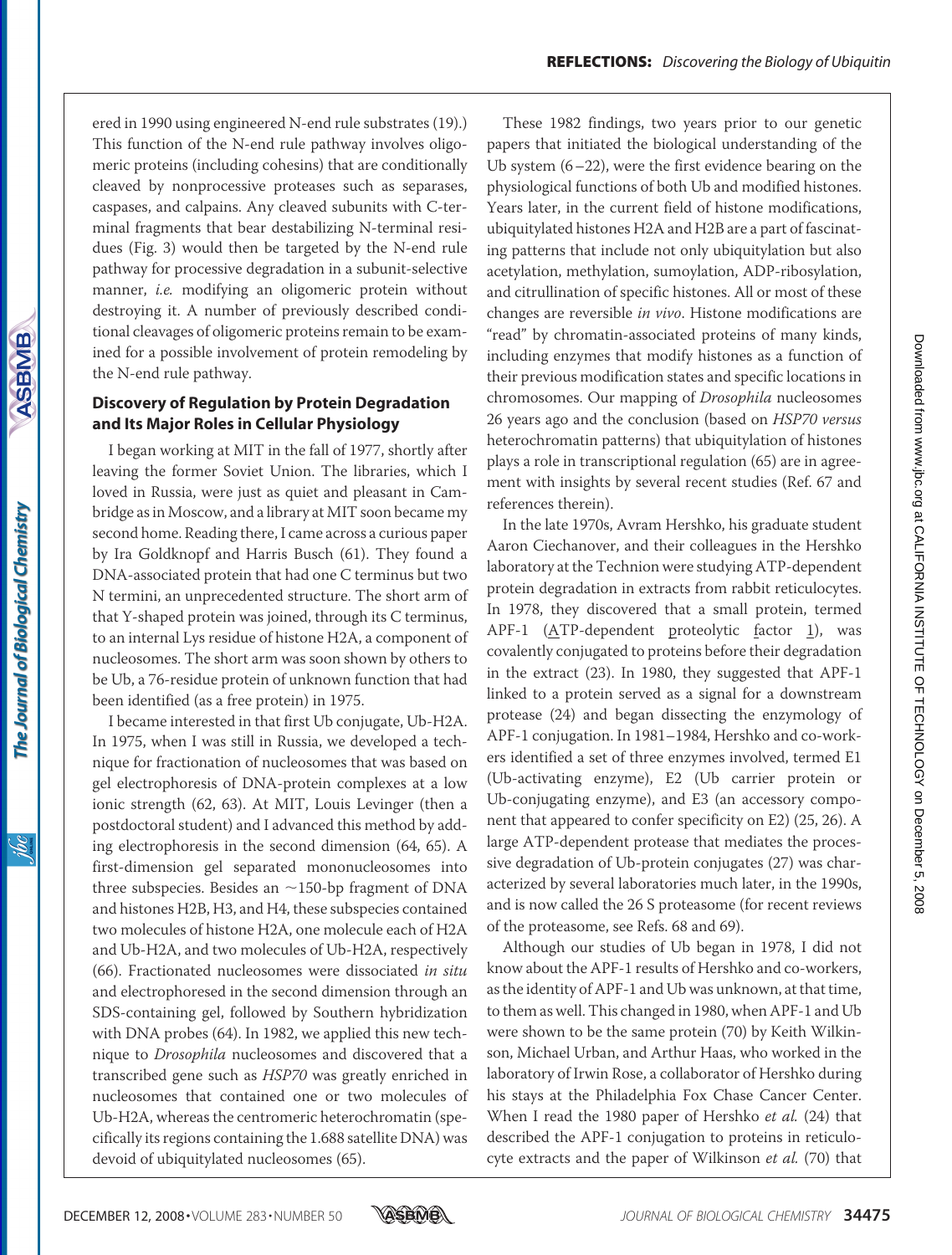described the identity of APF-1 and Ub, two previously independent realms, protein degradation and ubiquitylated nucleosomes, came together for me, suggesting a regulatory system of great complexity and broad, still to be discovered biological functions. I decided to find genetic approaches to the entire problem, because a system of such complexity was unlikely to be understood through biochemistry alone. In 1980, reverse-genetic techniques were about to become feasible with *S. cerevisiae*, but were still a decade away in mammalian genetics. I kept reading, as widely as I could. Near the end of 1980, I came across a brief paper by Masa-atsu Yamada and colleagues that described a conditionally lethal, temperature-sensitive mouse cell line called ts85. The researchers showed that a specific nuclear protein disappeared from ts85 cells at elevated temperatures and suggested that this protein may be Ub-H2A (71). Glancing at their data, I had to calm down to continue reading, being virtually certain that the protein was Ub-H2A: in the preceding two years, we had learned much about electrophoretic properties of this Ub conjugate. On the hunch that mouse ts85 cells might carry a mutation in a component of the Ub system, I wrote to Yamada and received from him, in 1981, both ts85 and the parental ("wild-type") cell line.

Daniel Finley (then a graduate student) joined my lab at that time to study regulation of gene expression. He did not need much convincing to switch to ts85 cells. A few months into the project, Finley and I made the critical observation that Ub conjugation in an extract from ts85 cells was temperature-sensitive, in contrast to an extract from parental cells. While this was going on, I met Aaron Ciechanover, who came from the Hershko laboratory in Israel for a postdoctoral stint at MIT, and was studying growth factor receptors in the laboratory of Harvey Lodish. Presuming that Ciechanover was still interested in Ub (very few people were), I told him about our results with ts85 cells and invited him to join, part-time, Finley and me to complete the ts85 study. Ciechanover joined us; the work continued; and in 1984, we published two papers that described two logically independent discoveries (6, 7):

1) Mouse ts85 cells have a temperature-sensitive (*ts*) Ub-activating (E1) enzyme.

2) In contrast to parental cells, these cells *stop degrading the bulk of their short-lived proteins at nonpermissive temperature*.

This was the first evidence that Ub conjugation was *required* for protein degradation *in vivo*. (The earlier studies by Hershko and co-workers were carried out with extracts from reticulocytes.) Our results (6, 7) also explained the disappearance of Ub-H2A from ts85 cells at nonpermissive temperature: thermal inactivation of the mutant (*ts*) Ub-activating enzyme in these cells stops the *de novo* formation of Ub-H2A, whereas pre-existing Ub-H2A is gradually deubiquitylated by DUB enzymes. (In a paper published in 1983 (72), Yamada and co-workers confirmed their initial conjecture about the identity of Ub-H2A as a protein that disappeared from ts85 cells, but pinpointed neither the cause of this effect (a *ts* E1 enzyme), nor, most importantly, the crucial property of these cells: the inability, at nonpermissive temperature, to degrade proteins that are normally short-lived.)

Our discoveries with ts85 cells (6, 7) also indicated that Ub conjugation was essential for cell viability, the first hint of the enormous, many-sided biological importance of the Ub system. In addition, ts85 cells were preferentially arrested in the  $\mathrm{G}_2$  phase of the cell cycle, and the synthesis of heat stress proteins was strongly induced in these cells at the nonpermissive temperature (in contrast to parental cells), suggesting that Ub conjugation was involved in cell cycle progression and stress responses (6, 7). Although these conclusions about *specific* functions of the Ub system proved correct, they were still preliminary in 1984, given the limitations of mammalian somatic cell genetics. Therefore, we decided to turn to *S. cerevisiae*, where such issues could be addressed more rigorously. As described below, our 1987–1988 discoveries with the yeast RAD6, CDC34, and UBI4 proteins (10, 12, 13) produced the first specific and definitive evidence that the Ub system is of central importance for both cell cycle progression and stress responses, thus validating the indirect evidence with ts85 cells. In 1983, the laboratory of Tim Hunt, a pioneer in studies of the cell cycle, identified unusual proteins in sea urchin and clam embryos. These proteins, which he called cyclins, were degraded at the end of mitosis (73). We suggested in 1984 that cyclins were destroyed by the Ub system (6, 7), a hypothesis shown to be correct in 1991 by Michael Glotzer, Andrew Murray, and Marc Kirschner (74) and independently by Hershko *et al.* (75).

It may be helpful to place the above advances in historical context. Despite some evidence to the contrary, until the 1984 *Cell* papers about mouse ts85 cells (6, 7) and our subsequent genetic discoveries with *S. cerevisiae*, the prevailing view was that intracellular protein degradation was a simple and even mundane process, serving largely to dispose of "aged" or otherwise damaged proteins. Cellular regulation was believed to be a separate affair, mediated primarily by repressors and activators of gene expression, which were assumed, often tacitly, to be long-lived. Among the reasons for this lopsided perspective was the difficulty in connecting the long-recognized proteolytic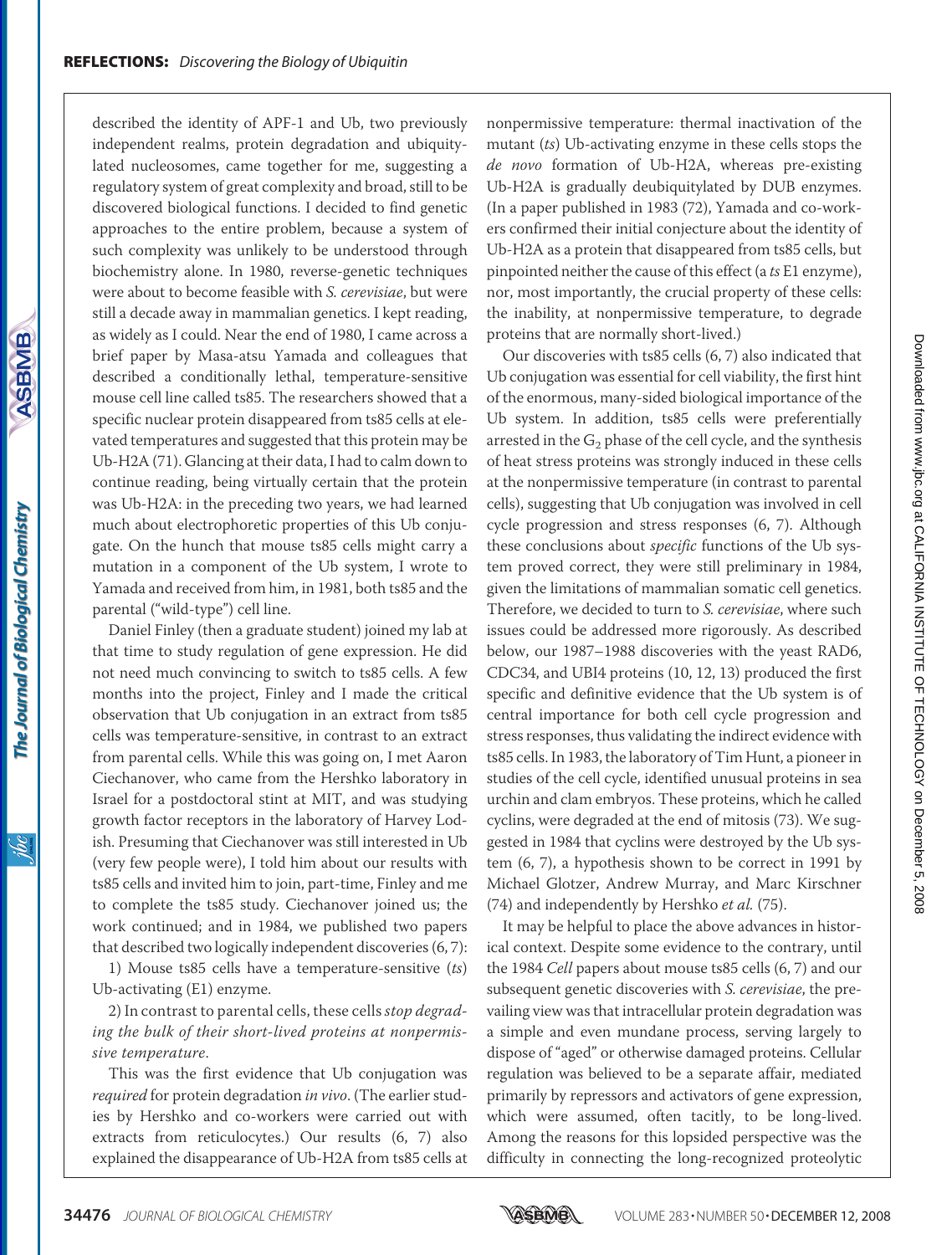system in the lysosomes to specific pathways of intracellular regulation. Thus, most people studying gene expression in the 1960s and 1970s assumed that the regulatory circuits they cared about did not involve short-lived proteins. As we now know, just the opposite proved true, especially in eukaryotes, where most regulators of transcription are short-lived proteins whose levels in a cell are determined at least as much by the rates of their Ub-dependent destruction as by the rates of their synthesis. Given the presumed stability of transcriptional regulators, it is ironic that the first physiological (as distinguished from artificial) substrate of the Ub system was MAT $\alpha$ 2, a transcriptional regulator that Mark Hochstrasser (then a postdoctoral student) and I demonstrated in 1990 to be a short-lived protein *in vivo* (21).

In addition to having been a breakthrough that indicated the requirement of the Ub system for intracellular proteolysis, the ts85 papers were also the first to address the *in vivo* workings of this system. In 2004, this pair of papers (6, 7) was selected for republication by the editors of *Cell* as being among the most important papers that had been published in its 30-year history. In a review accompanying republication, Cecile Pickart, one of the early pioneers in the Ub field, summed up the papers' contribution: *"The two papers . . . led to a newworldview: not only was the ubiquitin*/*proteasome pathway a major proteolytic mechanism in the average mammalian cell, but it was also likely to regulate cell cycle progression. These conclusions are so well accepted today that it is difficult to appreciate the magnitude of their impact at the time the two papers appeared*" (76).

In 1983, even before the ts85 work was completed, Finley, Engin Özkaynak (then a postdoctoral student), and I, together with other colleagues in the lab, began a systematic analysis of the Ub system in the genetically tractable *S. cerevisiae* (Fig. 2), a project that soon expanded to occupy the entire laboratory. Between 1983 and 1990, this work revealed the first specific biological functions of Ub conjugation and discovered the first degradation signals in short-lived proteins. Briefly mentioned below are key advances of those early years that established the physiological fundamentals of the Ub field.

*Polyubiquitin Gene and Resistance to Stress*—In 1984, Özkaynak, Finley, and I cloned the first Ub gene. Unexpectedly, it encoded not a single Ub moiety but a head-totail poly-Ub precursor protein (8). By 1987, we showed that this gene, *UBI4*, was induced by a variety of stresses and that a deletion of *UBI4* resulted in *hypersensitivity* to these stresses ( $ubi4\Delta$  cells were viable under normal conditions, as they still contained other Ub genes) (10, 11).

These genetically based results validated and deepened our earlier indirect evidence with mouse ts85 cells (6), thus identifying stress responses as one important and broad function of the Ub system.

*RAD6, the Ubiquitin System, and DNA Repair*—In 1987, Stefan Jentsch (then a postdoctoral student), John McGrath (then a graduate student), and I discovered that RAD6, a protein known to yeast geneticists as an essential component of DNA repair pathways, is a Ub-conjugating (E2) enzyme, *the first Ub-conjugating enzyme with a specific physiological function* (12). In addition to learning that the Ub system is required for DNA repair, we noticed that the sequence of RAD6 was weakly similar to that of CDC34, an essential cell cycle regulator (of unknown biochemical activity) that had been defined genetically in *S. cerevisiae* by Lee Hartwell and had been shown to be required for the  $G_1$ -S phase transition in the cell cycle.

*CDC34, the Ubiquitin System, and the Cell Cycle*—To verify the exciting possibility that CDC34 may be a distinct Ub-conjugating enzyme, Jentsch, McGrath, and I collaborated with Mark Goebl in the laboratory of Breck Byers (University of Washington, Seattle). In 1988, this collaboration demonstrated that CDC34 is indeed a specific Ubconjugating (E2) enzyme (13), thereby producing the first rigorous proof that *the Ub system is an integral part of the cell cycle*. (This function was suggested but not proven by our 1984 study with mouse ts85 cells (6, 7).)

The critical discovery with CDC34 (13) gave rise to a major field, as it became clear (in general terms right away and in detail over the next decade) that proteolysis by the Ub system underlies *biological periodicity*, from the cell cycle to circadian rhythm oscillators. Other connections between the Ub system and the cell cycle, including the 1991 demonstration by the Kirschner and Hershko laboratories that cyclins are degraded by the Ub system (74, 75), were established after the 1987–1988 discoveries with RAD6 and CDC34 (12, 13).

*Degradation Signals in Short-lived Proteins*—Through the 1986 invention of the Ub fusion technique, Andreas Bachmair (then a postdoctoral student), Finley, and I discovered specific *degradation signals* that target proteins for Ub conjugation and proteolysis, including the set of signals that give rise to the N-end rule of protein degradation (9). By identifying the first "primary" degradation signals in short-lived proteins, this advance solved the fundamental problem of *selectivity* in the Ub system. Primary degradation signals are specific features of proteins that make them targets for ubiquitylation and subsequent degradation. (In most settings, Ub itself is a "secondary" signal for proteolysis in that Ub is conjugated to a protein that

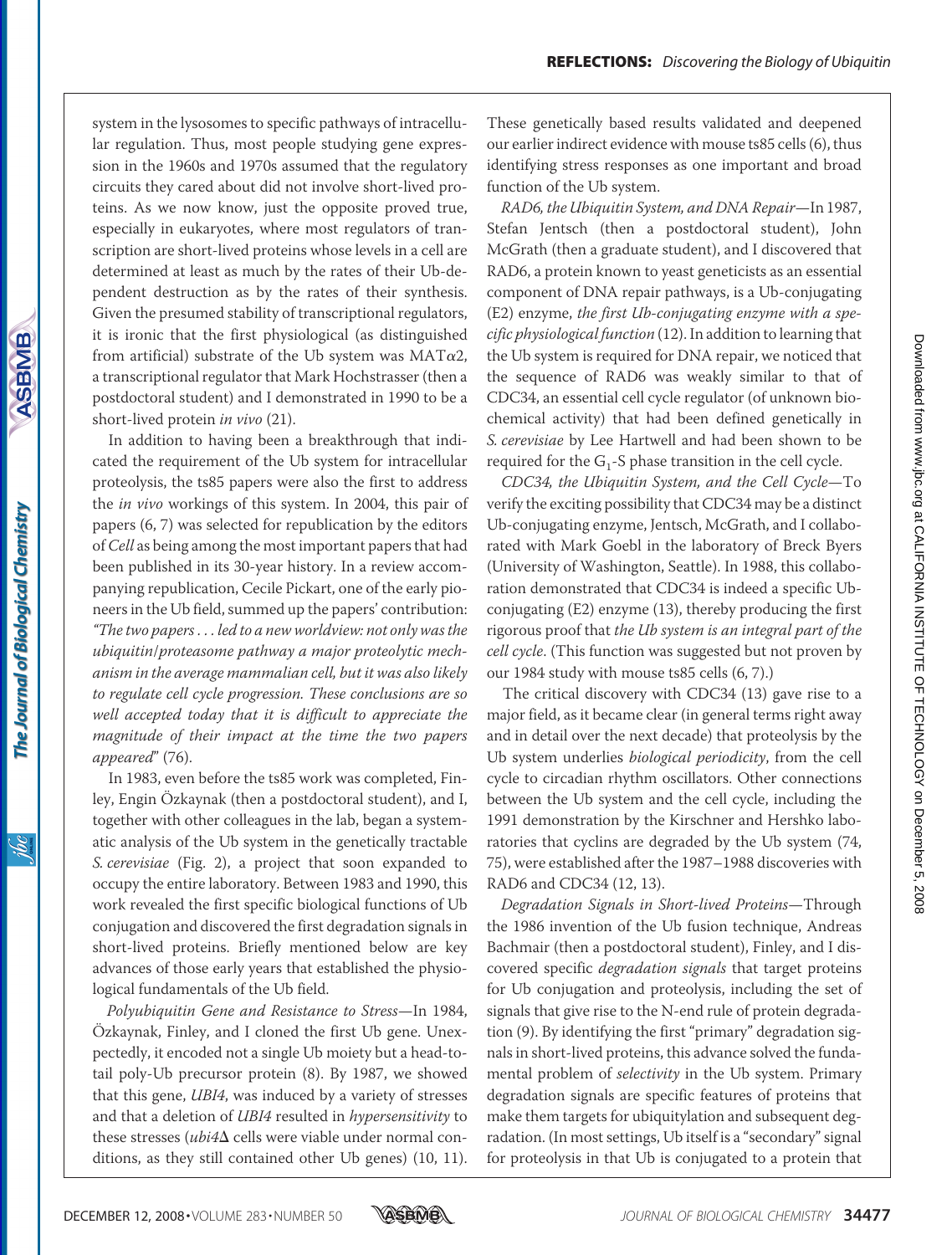contains a primary degradation signal.) The N-end rule relates the *in vivo* half-life of a protein to the identity of its N-terminal residue (9, 14). The underlying N-end rule pathway (Fig. 3) was the first of two specific pathways of the Ub system to be discovered, years before a multitude of other Ub-mediated pathways came into view.

*The Ubiquitin Fusion Degradation Pathway*—The second pathway of the Ub system, which we termed the Ub fusion degradation (UFD) pathway, was discovered also in 1986, simultaneously with the N-end rule (9). The UFD pathway was subsequently characterized by Erica Johnson, Bonnie Bartel (then graduate students), and myself (77, 78). Substrates of this pathway include a subset of Ub fusions in which the N-terminal Ub moiety cannot be cleaved off *in vivo* by DUB enzymes either at all or rapidly enough (9, 77, 78). An impediment to cleavage by DUB enzymes can be a Pro residue at the Ub-protein junction (9) or an alteration of Ub structure. Retention of the N-terminal Ub moiety was shown to result in the recognition of this moiety as a primary degradation signal by Ub ligases of the UFD pathway (77, 78). Detailed studies of this pathway, particularly by Stefan Jentsch and colleagues (*e.g.* Ref. 79), are now an active and important field.

*The N-end Rule Pathway in Prokaryotes*—The functional and mechanistic understanding of the N-end rule pathway (Fig. 3) eventually became a major focus of my laboratory. In 1991, John Tobias (then a graduate student), Thomas Shrader (then a postdoctoral student), and I extended the Ub fusion technique (9) to prokaryotes. We discovered that although *E. coli* lacked the Ub system, it still had the N-end rule pathway (80). In contrast to many physiological functions of eukaryotic N-end rule pathways that were identified over the last decade (see below), the physiology of prokaryotic N-end rule pathways remains a fascinating enigma.

*Terminology for Degradation Signals*—The term "degron," shorthand for "degradation signal," was suggested in 1991 and gradually became a standard notation (81). N-terminal degrons of the N-end rule pathway (Fig. 3) are called N-degrons (81). One advantage of degron (a mnemonic and compact term) is that it can denote any specific degradation signal through the use of distinct prefixes, superscripts, or subscripts.

*Determinants of Degradation Signals*—In 1989, Bachmair and I carried out the first dissection of a degradation signal and found that an N-degron consisted of three determinants: a *destabilizing* N-terminal residue of a protein substrate (Fig. 3), at least one of the substrate's internal Lys residues (the site of formation of a poly-Ub chain), and a nearby conformationally disordered region (14). A decade later, Tetsuro Suzuki (then a postdoctoral student) and I extended this analysis by identifying N-degrons through a novel genetic screen in a two-residue (Lys-Asn) sequence space. We found that N-degrons can consist of compositionally simple sequences that contain just Asn and Lys (82).

The multideterminant organization of N-degrons recurs in other (subsequently identified) degradation signals. Key differences among degrons include their first determinant, which is recognized by a specific E3 Ub ligase. In an N-degron, this determinant is a destabilizing N-terminal residue (Fig. 3), whereas in another degron it can be, for example, an internal sequence motif. By revealing *the basis of specificity* of intracellular protein degradation, the 1986 discovery of the UFD degron and N-degrons (9) has founded the field of degradation signals. This is a major arena nowadays, because a number of distinct, often conditional degrons in the great multitude of cellular proteins are targeted by specific and exquisitely controlled E3 enzymes of the Ub system.

*N-terminal Arginylation as Part of the N-end Rule Pathway*—In the early 1970s, Kaiji *et al.* (83) and Soffer (84) identified a new reaction, the N-terminal *arginylation* of proteins by the enzyme R-transferase. In our 1986 paper about degradation signals in short-lived proteins, we proposed that R-transferase and N-terminal arginylation are, most likely, a part of the N-end rule pathway (Fig. 3) (9). This suggestion pinpointed the previously enigmatic biological function of R-transferases, identifying them as components of a proteolytic system (9). Both our later work (16) and a 1987 study by Ferber and Ciechanover (85) confirmed the above conjecture (9). In 1990, Mordechai Choder (then a postdoctoral student) collaborated with the laboratory of André Goffeau (University of Louvain, Louvain, Belgium) to identify and clone the yeast *ATE1* gene, encoding R-transferase (20). More recent work with mammalian R-transferases (59, 86–90) is described below.

*A Nonproteolytic Function of Ubiquitin*—In 1987, Özkaynak, Finley, and I cloned *S. cerevisiae UBI1-UBI3*, the Ub genes other than the (stress-specific) poly-Ub gene *UBI4* (11). In 1989, Finley, Bartel, and I identified the nature of non-Ub parts of the UBI1–UBI3 proteins and discovered a new function of Ub in this setting. *UBI1– UBI3* were found to encode fusions of Ub to one protein of the large ribosomal subunit and one protein of the small ribosomal subunit, an arrangement conserved from yeast to mammals (17). Remarkably, genetic analyses with precursors of ribosomal proteins encoded by *UBI1–UBI3* indicated that the presence of Ub in front of a specific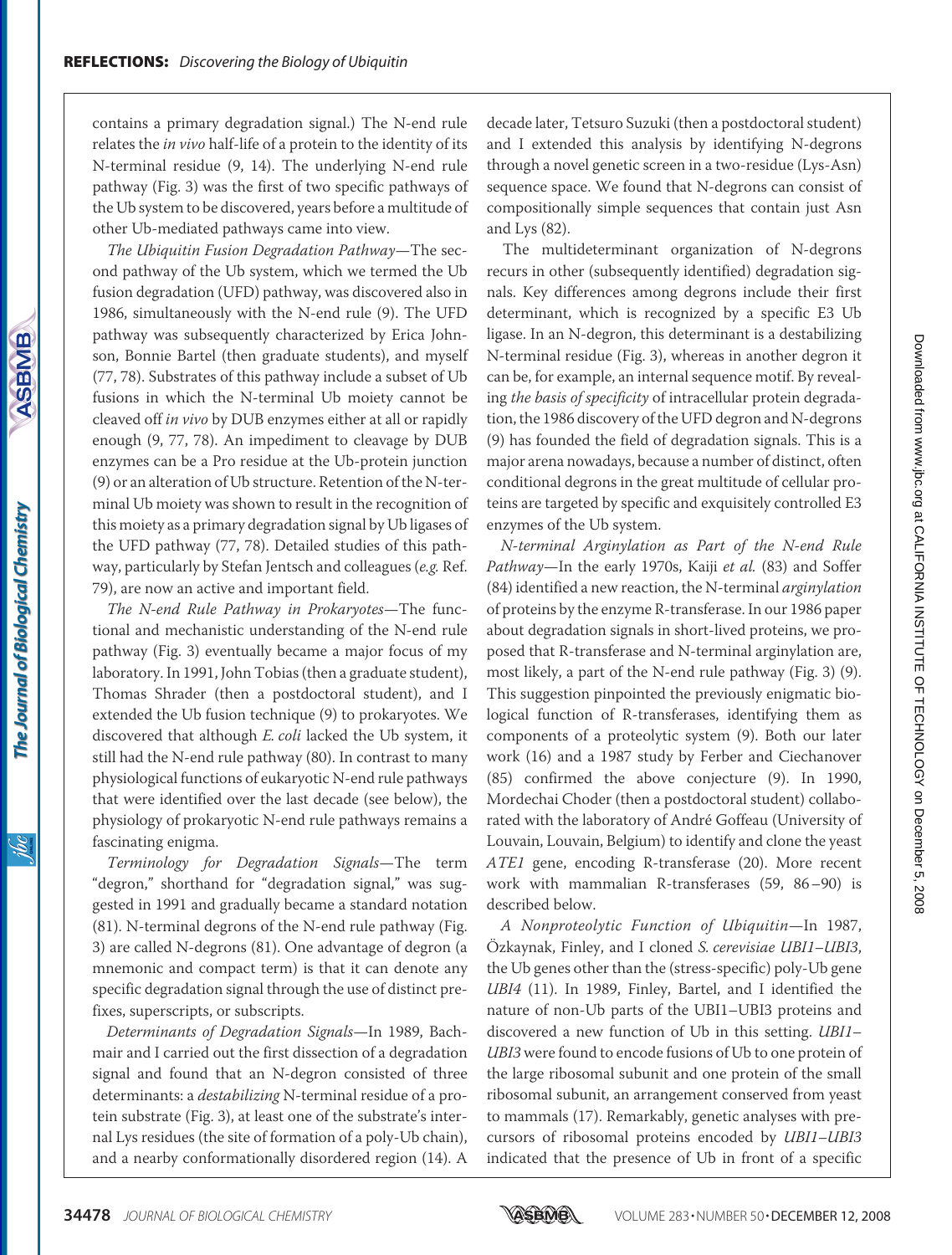ribosomal protein, despite being transient *in vivo* (Ub is removed by DUB enzymes), is *required* for efficient biogenesis of ribosomes (17). Apart from discovering a specific role of the Ub system in the translation apparatus and protein synthesis, these results showed that in certain contexts Ub acts not as a degradation signal but as a cotranslational chaperone. This first nonproteolytic function of Ub (17) appeared to be an exceptional case until years later, when Linda Hicke and Howard Riezman demonstrated that ubiquitylation of an integral membrane protein signals its endocytosis (91). Ub is now recognized to have numerous nonproteolytic functions.

*Specific Polyubiquitin Chains*—In 1989, using new approaches that included two-dimensional protein mapping assays, Vincent Chau and other colleagues in my laboratory demonstrated that Ub-protein conjugation *in vivo* produces a substrate-linked poly-Ub chain of a specific topology, with the isopeptide bonds between adjacent Ub moieties through  $Lys^{48}$  of Ub (15). In contrast to linear precursors of Ub that are encoded by poly-Ub genes, a posttranslationally produced poly-Ub chain is based on repeating, branch-generating isopeptide bonds between the adjacent Ub moieties in a chain. This study also demonstrated that a poly-Ub chain linked to a substrate is required for the substrate's degradation (15). We suggested that a major function of poly-Ub chains is to bind targeted substrates to the proteasome (15), a hypothesis confirmed by others, in part through the identification of poly-Ub-binding proteins as components of the 26 S proteasome. Later work has shown that poly-Ub chains can also be of different "local" topologies, with adjacent Ub moieties in a chain linked through Lys residues other than Lys<sup>48</sup>. Most of the "alternative" poly-Ub chains have nonproteolytic functions. The 1989 discovery of specific poly-Ub chains (15) illuminated the mechanistic role of Ub in proteolysis and was the beginning of another major field in Ub studies.

*Physiological Substrate of the Ubiquitin System*—In 1990, Mark Hochstrasser and I identified the first shortlived *physiological substrate* of the Ub system, the transcriptional repressor MAT $\alpha$ 2, and delineated its degradation signals (21, 22). The 1990–1991 MAT $\alpha$ 2 papers were also the first direct evidence for the involvement of the Ub system in transcriptional regulation. Many specific functions of Ub-dependent processes in transcription and its control have been discovered since 1990. The MAT $\alpha$ 2 work (21, 22) was also the beginning of insightful independent studies by Hochstrasser that employed  $MAT\alpha2$ both for its own sake and as a fulcrum to dissect specific aspects of the Ub system. A mitotic cyclin was the second

physiological substrate of this system to be characterized, in 1991, by the Kirschner and Hershko laboratories (74, 75). Today, we know hundreds of such substrates. Moreover, it has become clear that most cellular proteins, including those that travel through or reside in membrane-enclosed compartments, can become physiological substrates of the Ub system at certain stages of their*in vivo* existence.

*Subunit Selectivity of Proteolysis*—The above section about multicatenanes already introduced the 1990 discovery by Johnson, Gonda, and myself of *subunit selectivity* in the Ub-mediated protein degradation (19). This fundamental capability of the Ub system underlies *protein remodeling*, *i.e.* the replacement of specific subunits in oligomeric complexes of innumerable kinds. Also in 1990, Hochstrasser and I detected subunit selectivity in the degradation of the MAT $\alpha$ 2 repressor, the first physiological substrate of the Ub system (21). Subunit-selective proteolysis is a critical property of this system, a feature both powerful and flexible in that it enables protein degradation to be wielded as an instrument of protein remodeling for either positive or negative regulation. Through its ability to make protein machines compositionally dynamic, the subunit selectivity of degradation (19, 21) literally enables the vast physiology of Ub pathways. Some better known examples of subunit selectivity are the degradation of cyclin subunits in the CDK kinases (a process that drives the cell cycle oscillator), the degradation of the inhibitory IKB subunit in the IKB·NF-KB complex (a transition that activates NF- $\kappa$ B, a major transcriptional regulator), and the degradation of a separase-produced cohesin fragment by the N-end rule pathway, a step that underlies the high fidelity of chromosome segregation (58).

*Cloning and Analysis of Specific E3 Ubiquitin Ligase*—In 1990, Bartel, Ingrid Wünning (then a postdoctoral student), and I employed genetic and biochemical approaches to identify, clone, and analyze *the first specific E3 Ub ligase,* termed UBR1 (18). This multifunctional 225 kDa protein is the sole E3 of the *S. cerevisiae* N-end rule pathway. (The term "Ub ligase" denotes either an E2–E3 holoenzyme or its E3 component.) This advance (18) opened up a particularly large field, as individual mammalian genomes are now known to encode at least a *thousand* distinct Ub ligases. Through their regulated targeting of specific degrons in conditionally or constitutively shortlived proteins, these E3 enzymes underlie the enormous functional reach of the Ub system.

In summary, the complementary discoveries in the 1980s by Hershko's and my laboratories revealed three sets of previously unknown facts.

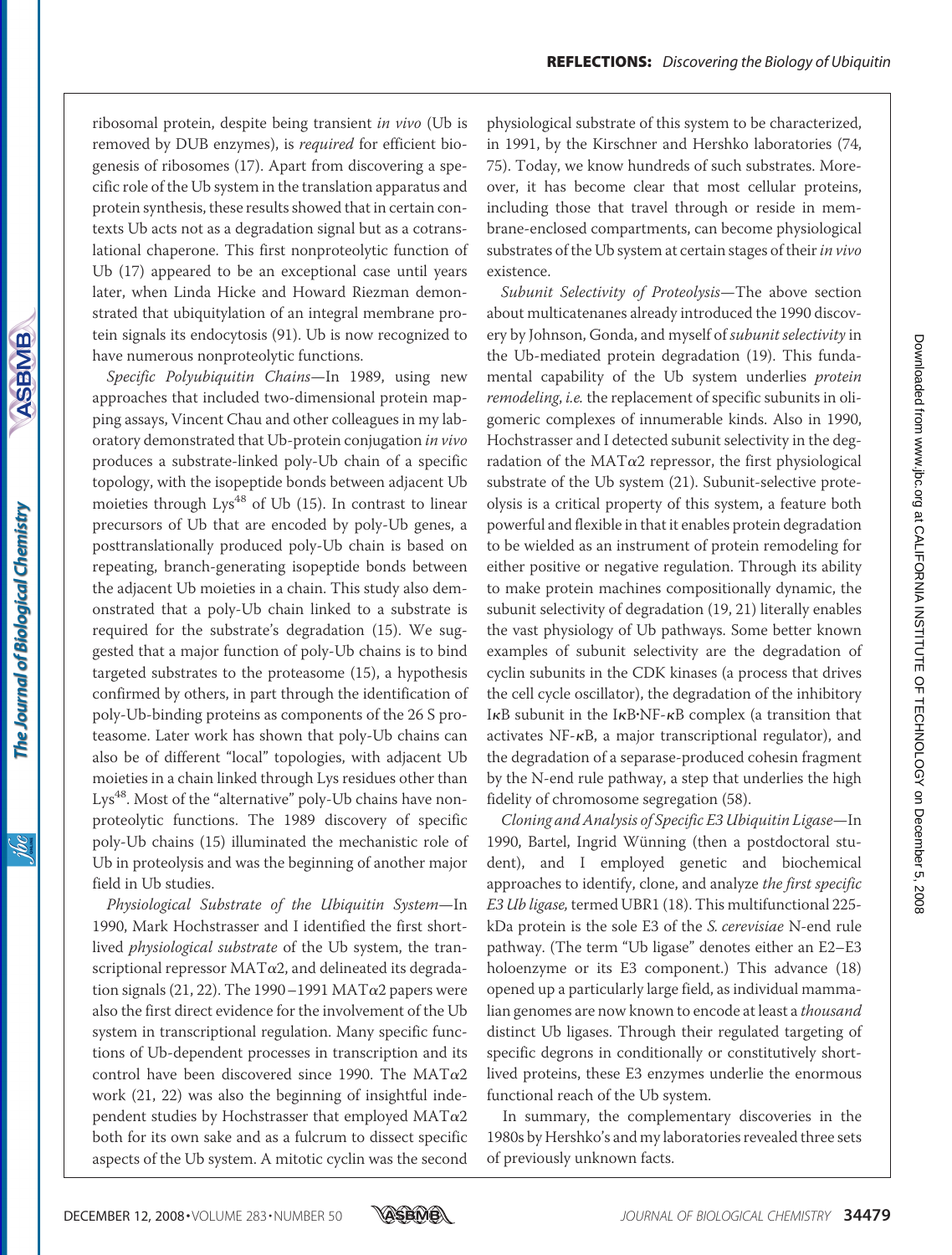1) ATP-dependent protein degradation involves a new protein modification, Ub conjugation, which is mediated by specific enzymes, termed E1, E2, and E3 (23–26, 31).

2) The selectivity of Ub conjugation is determined by specific multipartite degradation signals (degrons) in short-lived proteins, including degrons that give rise to the N-end rule (9, 14, 16, 18).

3) Ub-dependent processes play a strikingly broad, previously unsuspected part in cellular physiology, primarily by controlling the *in vivo* levels of specific proteins. Ub conjugation was shown by us to be required for protein degradation *in vivo* (6, 7), for cell viability, and also, specifically, for the cell cycle (6, 13), DNA repair (12), protein synthesis (17), transcriptional regulation (21), and stress responses (8, 10). Ub-dependent proteolysis was also discovered to involve an essential, substrate-linked poly-Ub chain of unique topology (15). In addition, the Ub system was found to possess the critical property of subunit selectivity, *i.e.* the ability to destroy a specific subunit of oligomeric protein while leaving the rest of the protein intact and thereby making possible protein remodeling (19, 21).

ASBMB

The Journal of Biological Chemistry

The Hershko laboratory produced the first of these fundamental advances (item 1), and my laboratory produced the other two (items 2 and 3). Our function-based studies in the 1980s yielded the overall discovery of the *physiological regulation by intracellular protein degradation*. The complementary "chemical" and "biological" insights by Hershko's and my laboratories caused a massive expansion of the Ub field in the 1990s. It became one of the largest arenas in biomedical science, the point of convergence of many disparate disciplines. Because perturbations of the cell cycle, DNA repair and stress response pathways are hallmarks of malignant transformation, our 1987–1988 discoveries with CDC34, RAD6, and UBI4 (10, 12, 13) opened up Ub studies in cancer research as well.

The work by many excellent laboratories that entered the Ub field over the last 15–20 years has uncovered, among other things, the existence of more than ten *Ublike* conjugation pathways. These pathways involve Ublike proteins (called SUMO, NEDD8, etc.) and specific enzymes that are similar to the enzymes of Ub conjugation. Ub-like pathways have a number of functions, mostly (though not exclusively) nonproteolytic ones. These pathways interact with the Ub system, the largest one and the first to be characterized. The resulting "meta-set" of the Ub and Ub-like systems has an astonishing functional range and mechanistic complexity (for recent reviews, see Refs. 68, 69, and 92–101).

Our discovery of the biological fundamentals of the Ub system (6–22) has yielded the modern paradigm of cellular physiology, in which regulated proteolysis is of central importance. These advances, together with later studies by many groups, have shown that *the control through regulated protein degradation rivals, and often surpasses in significance, the classical regulation through transcription and translation*. This changed understanding of the logic of biological circuits is of importance for medicine, given the immense functional range of the Ub system and the multitude of ways in which Ub-mediated processes can malfunction in disease or in the course of aging, from cancer and neurodegenerative syndromes to perturbations of immunity and many other illnesses, including birth defects. A number of pharmaceutical companies are developing compounds that target specific components of the Ub system. The fruits of their labors have already become or will soon become clinically useful drugs. Efforts in this arena may yield not only "conventional" inhibitors or activators of enzymes but also more sophisticated drugs that would direct the Ub system to target, destroy, and thereby down-regulate any specific protein. I feel privileged having been able to contribute to the birth of this field two decades ago and to partake in its later development. The dynamism and surprises of this endeavor remain undiminished even today.

# **Multidrug Transporters, Gene Amplification, and AT-DNA-binding Proteins**

*MDR1, a Multidrug Transporter*—In 1984, Igor Roninson (then a postdoctoral student) and I collaborated with the laboratory of David Housman at MIT to identify and clone the first mammalian gene that encoded a major multidrug transporter, termed MDR1 (102). This transmembrane protein was the first member of a large family of transporters, some of which are induced by stress. One function of MDR-type transporters is to mediate the export of toxic (largely hydrophobic) compounds. Increased activity and/or abundance of multidrug transporters in cancer cells is a major cause of drug resistance in cancer therapy. By making possible both the dissection of MDR1 and the cloning of other MDR-type transporters, the 1984 breakthrough (102) gave rise to a large field in cancer research.

*Induced Gene Amplification*—Gene amplification in mammalian cells was discovered in 1978 by Frederic Alt and Robert Schimke. In 1981, I found that growth factors such as hormones or tumor promoters can greatly increase the *frequency* of gene amplification under conditions of cytotoxic stress (103). (The lab was small then, and I could still work at the bench.) A follow-up study in 1983 with James Barsoum (then a graduate student) confirmed and extended these insights (104). Analogous gene ampli-

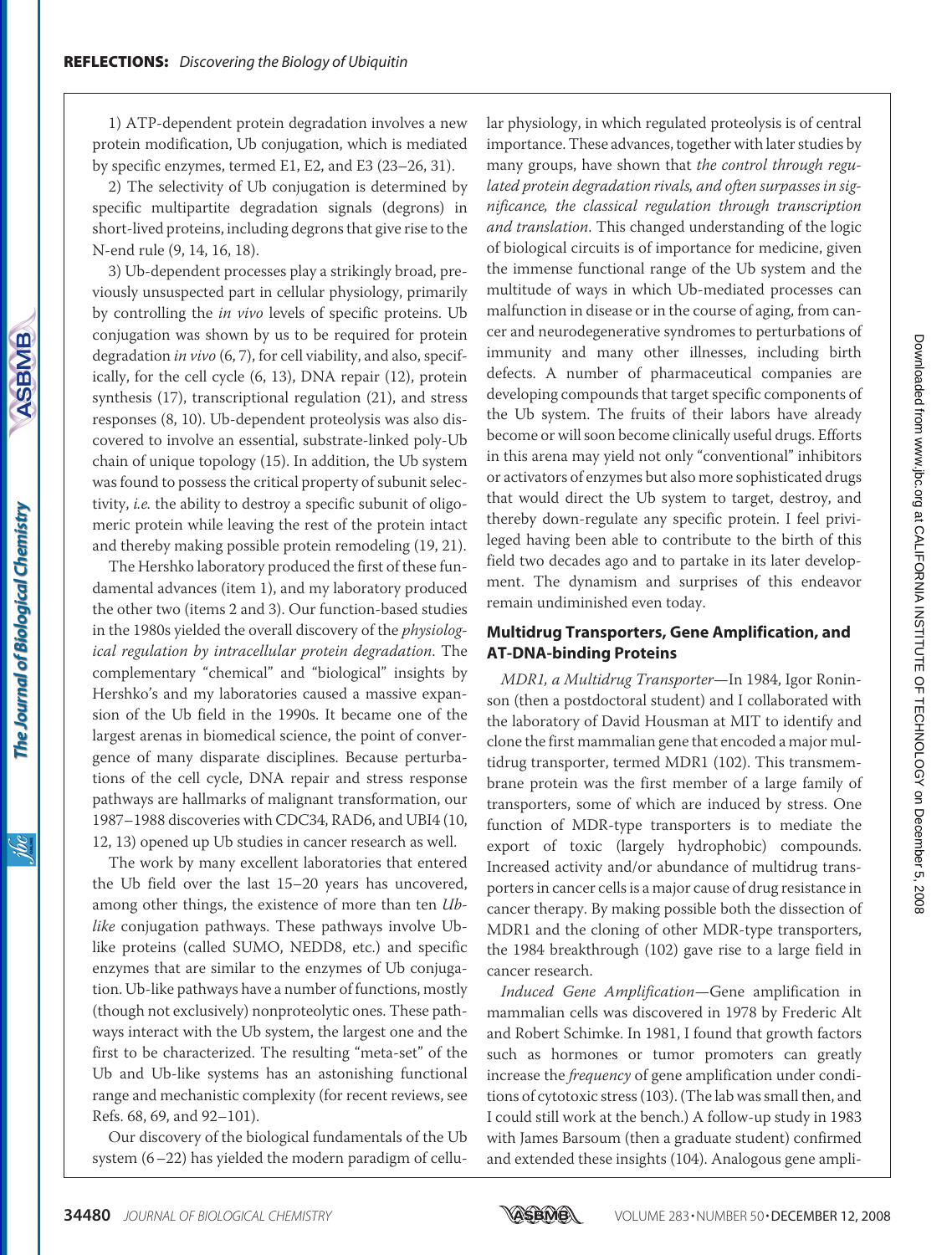fication events contribute to rapid evolution of cancer cells in a tumor and to the emergence of drug-resistant cells during anticancer therapy. Thea Tlsty and Robert Schimke independently demonstrated, also in 1981, the same phenomenon of induced (accelerated) gene amplification.

*High Mobility Group (HMG) I/Y, Datin, and D1 as AT-DNA-binding Proteins*—In the 1982 study of *Drosophila* nucleosomes that revealed their preferential ubiquitylation in a transcribed region such as the *HSP70* gene (65), we noticed that nucleosomes containing an  $\sim$  50-kDa protein called D1 (105) were entirely devoid of Ub-H2A. Another 1982 study by Levinger and myself showed that the  $D1$  protein preferentially binds to  $(A + T)$ -rich  $DNA$ *in vitro*, including the 1.672 and 1.688 satellite DNA repeats, and is a component of isolated nucleosomes containing these centromeric satellite DNAs (106). Later studies (107, 108) indicated that D1, which contains 10 copies of the "AT-hook" domain, a motif that interacts with the minor groove of AT-rich DNA, is a part of heterochromatin-associated complexes that mediate transcriptional repression.

Work on D1 increased my interest in AT-DNA-binding proteins, in part because of their relevance to sequencespecific nucleosome arrangements in chromatin. Our projects in this arena led to discoveries of two new proteins. In 1984, Francois Strauss (then a postdoctoral student) and I identified and purified a green monkey protein, eventually termed HMG-I/Y (its initial name was  $\alpha$ -protein), that bound to three specific AT-rich sites in the nucleosome-sized DNA repeat of the monkey  $\alpha$ -satellite DNA (109). Later studies by others showed that HMG-I/Y, which contains AT-hook domains, plays a role in the assembly and function of DNA-associated multiprotein complexes that mediate transcriptional activation (Refs. 107 and 108 and references therein).

In 1989, Edward Winter (then a postdoctoral student) and I searched for AT-DNA-binding proteins in yeast and identified a 248-residue protein, named datin, that specifically bound to DNA containing oligo(dA)-oligo(dT) tracts (110). Such tracts are common in the intergenic regions of *S. cerevisiae* and other organisms. The discovery of datin was our last contribution to chromosome research for many years to come; by that time, Ub studies supplanted all other work in the laboratory.

## **New Biochemical and Genetic Methods**

A scientific study is constrained by the quality and sophistication of its tools. Hence my lifelong interest in new methods. I mentioned the development, by Sundin and myself, of two-dimensional electrophoretic techniques for analyzing DNA replication intermediates. These methods made possible the discovery of the multicatenane pathway of chromosome segregation (Fig. 1) (3–5) and are still in use today.

*Low Ionic Strength Gel Electrophoresis and Gel Shift Assay*—In 1975, when I was still in Russia, my colleagues and I introduced a method for gel electrophoresis in buffers of low  $(\sim 10 \text{ mm})$  ionic strength (62, 63). Decreased levels of counterions increased both stability and mutual repulsion of, for example, negatively charged nucleoprotein complexes and thereby greatly reduced their aggregation during electrophoresis. In a 1976 application of this technique, the forerunner of the gel shift assay, we employed it to fractionate isolated nucleosomes at a previously unattainable resolution (63). In 1981, the laboratories of Donald Crothers (111) and Arnold Revzin (112) independently employed a similar nondenaturing electrophoresis, termed later the gel shift assay (113), to detect and measure the interactions of specific DNA-binding proteins, such as the Lac repressor, with their cognate DNA operators. In 1984, Strauss and I demonstrated that this assay, until then used exclusively with purified proteins, can detect specific DNA-binding proteins *in the presence of nonspecifically binding ones*, provided that a sample contains a sufficient excess of "nonspecific" DNA (109). This elaboration of the gel shift assay made possible the detection of sequence-specific DNA-binding proteins in crude cell extracts. It soon became, and continues to be, one of the most widely practiced procedures in chromosome research.

*Chromatin Immunoprecipitation Assay*—In 1988, Mark Solomon (then a graduate student), Pamela Larsen (then a postdoctoral student), and I introduced the chromatin immunoprecipitation (ChIP) assay (114). In this technique, intact cells are covalently (and extensively) "fixed" with a cross-linking reagent such as formaldehyde, followed by disruption of the fixed cells, fragmentation of their chromosomes, and immunoprecipitation of crosslinked chromatin fragments with an antibody to a protein of interest. Subsequent thermal reversal of cross-links makes possible the identification (through hybridization or DNA sequencing) of specific genomic sites that are bound, *in vivo*, to a protein of interest under different physiological conditions. Since 1988, the ChIP assay (named "ChIP" by later users of this method) (114) has become a major, strikingly versatile tool in chromosome research. One of many examples is the central role of ChIP assays in studies on the functions of histone modifications. The use of formaldehyde, both in our 1978–1979 discovery of the first exposed region in chromosomes (1, 2) and

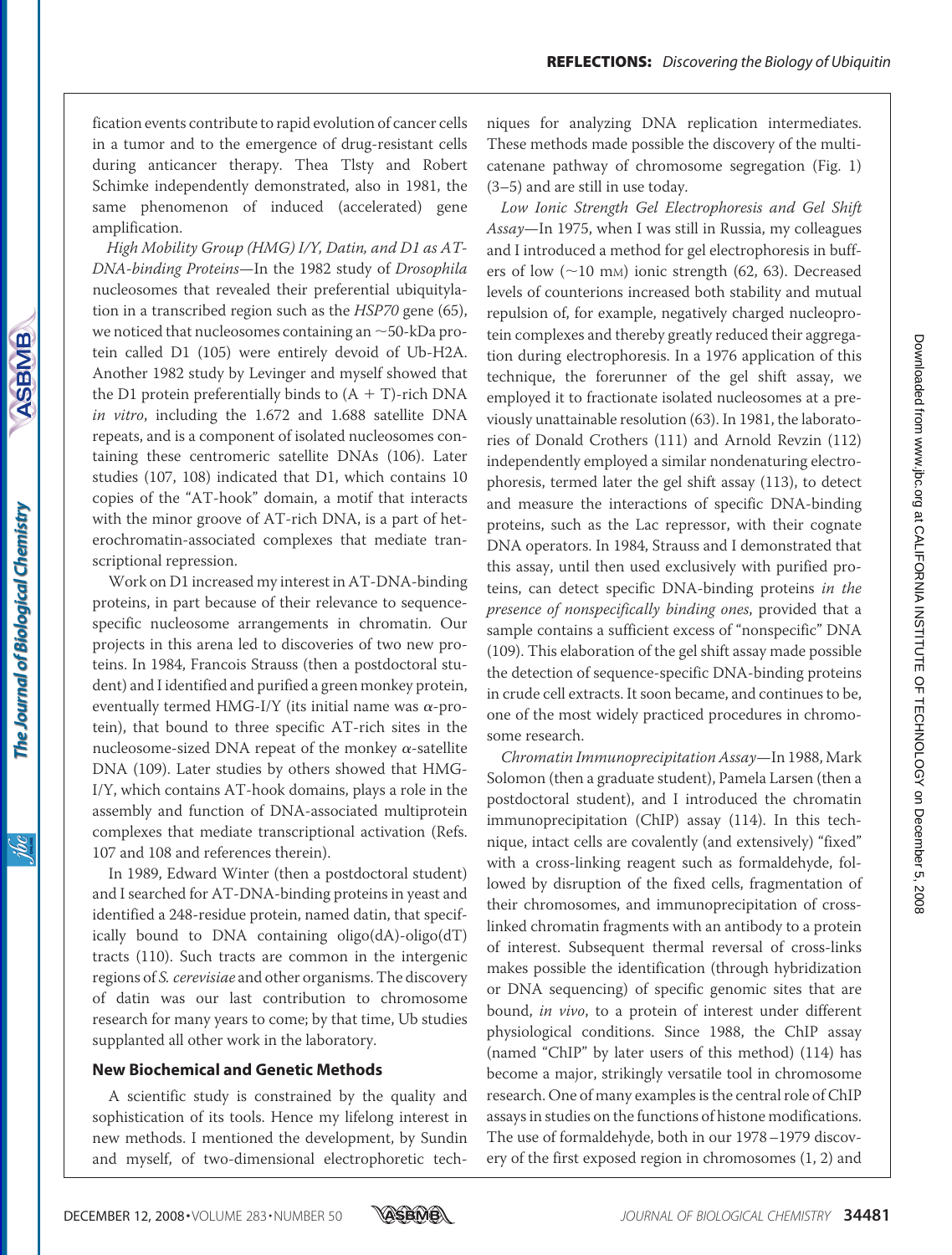in the 1988 invention of the ChIP assay (114), stemmed from my earlier chromosome studies in Russia (115).

*Hypersensitivity to Heavy Water, a New Conditional Phenotype*—One of our last "non-Ub" contributions in the 1980s was the invention, by Bartel and myself, of a new way to make conditional mutants (116). Although *ts* mutants were a mainstay of genetic analysis for decades, my first encounters with them, in the early 1980s, suggested that this approach could stand an improvement. One problem is the leakiness of *ts* mutants, *i.e.* non-zero activity of a *ts* protein at nonpermissive temperature. In addition, producing a *ts* version of a protein of interest is often an iffy affair that requires extensive mutagenesis. Might there be other, also generally applicable, types of conditional mutants? Might there be a perturbant as pervasive as temperature? One evening in 1986, I realized that the answer might be "yes": heavy water! (My father's studies of  $D_2O$  in the 1950s and my recollection of his work were the likely impetus of that thought.) Biologically,  $D_2O$  would be indistinguishable from  $H_2O$  in all respects except toxicity. The idea was simplicity itself: determine a maximum concentration of  $D_2O$  that is still compatible with a near-normal growth of an organism of interest, such as yeast. Thereafter, mutagenize the cells and carry out a screen for mutants that are *hypersensitive* to  $D_2O$ , *i.e.* for mutants (we called them  $ds$ , for  $D_2O$ -sensitive) that cannot grow at a concentration of  $D_2O$  that is still nontoxic to wild-type cells. If such mutants can be obtained, straightforward assays can be used to determine whether most of the organism's essential genes can be mutated to a conditionally lethal *ds* phenotype. I did preliminary experiments that suggested the *ds* technique may be feasible. Bonnie Bartel got interested in this approach and soon demonstrated that yeast *ds* mutants could be easily produced and that apparently any or almost any gene could be mutated to a *ds* allele. Moreover, we found that most *ds* mutants were not *ts* and vice versa. In other words, the *ds* and *ts* techniques tapped entirely different sets of mutant alleles. Although the *ds* method (116) is technically straightforward and possibly superior to the *ts* method in some settings, the *ts* technique is still the predominant approach, in part because of its comparative ease and familiarity. As described below, yet another technique for producing conditional mutants, invented by us in 1994 (117), proved to be more in tune with current trends in genetics.

*Ubiquitin Fusion Technique*—In 1986, Bachmair, Finley, and I invented the Ub fusion technique, which led to the discovery of the N-end rule pathway (9). DNA-encoded linear Ub fusions to other proteins mimic natural Ub fusions that are encoded by Ub genes (10, 11). Ub fusions were found to be cotranslationally cleaved at the Ub-protein junction by DUB enzymes irrespective of the identity of a residue at the junction's C-terminal side, with Pro being a single exception (9, 14). The resulting Ub fusion approach, in which site-directed mutagenesis is used to alter a residue at the Ub-protein junction, is still the method of choice for placing, *in vivo*, a desired residue at the N terminus of a protein of interest (9, 118). The requirement for a "technique" to alter the N termini of proteins stems from constraints of the genetic code, as all nascent proteins start with the Met residue. Met aminopeptidases (MetAPs) would cleave off the N-terminal Met only if a residue at position 2, to be made N-terminal after cleavage, has a small enough side chain (118). Hence the necessity of a "bypass" method to alter N-terminal residues at will *in vivo* (9). Several descendants of the Ub fusion technique that were developed in the lab over the last two decades are briefly described below.

*Ubiquitin Reference Technique*—This 1996 method, by Frédéric Lévy (then a postdoctoral student), other colleagues in the lab, and myself, utilizes Ub fusion constructs encoding both a protein of interest and a "reference" protein, with two proteins cotranslationally coexpressed at (initially) equimolar levels (118, 119). Through a "built-in" reference protein, this method greatly increases the accuracy of pulse-chase assays (82, 120).

*Heat-activated Degron (ts-Degron)*—This 1994 method, by Jürgen Dohmen and Pei Pei Wu (then postdoctoral students) and myself, allows one to produce *ts* alleles of specific proteins without the (usual) resort to random mutagenesis and without altering a protein's amino acid sequence (117). The *ts*-degron method involves a "predesigned," portable N-degron that can be *activated* by increased temperature. A protein of interest is linked to such a degron and becomes short-lived *in vivo* at the nonpermissive temperature (117, 121). In contrast to our under-utilized  $D_2O$  (*ds*) technique for making conditional mutants (116), the *ts-degron* method (117, 121) is widely employed by other laboratories, in a range of projects, as an alternative to conventional *ts* mutants.

*Ubiquitin Translocation Technique*—This 1994 method, by Nils Johnsson (then a postdoctoral student) and myself, allows one to probe, *in vivo*, kinetic aspects of protein translocation across membranes (122). A fusion in which the Ub moiety is placed between a signal sequence and a reporter domain is cleaved by DUB enzymes in the cytosol unless the fusion can "escape" into a compartment such as the endoplasmic reticulum (ER). The critical step involves rapid folding of the newly formed Ub moiety, which precludes its translocation and makes possible the cleavage by

The Journal of Biological Chemistry

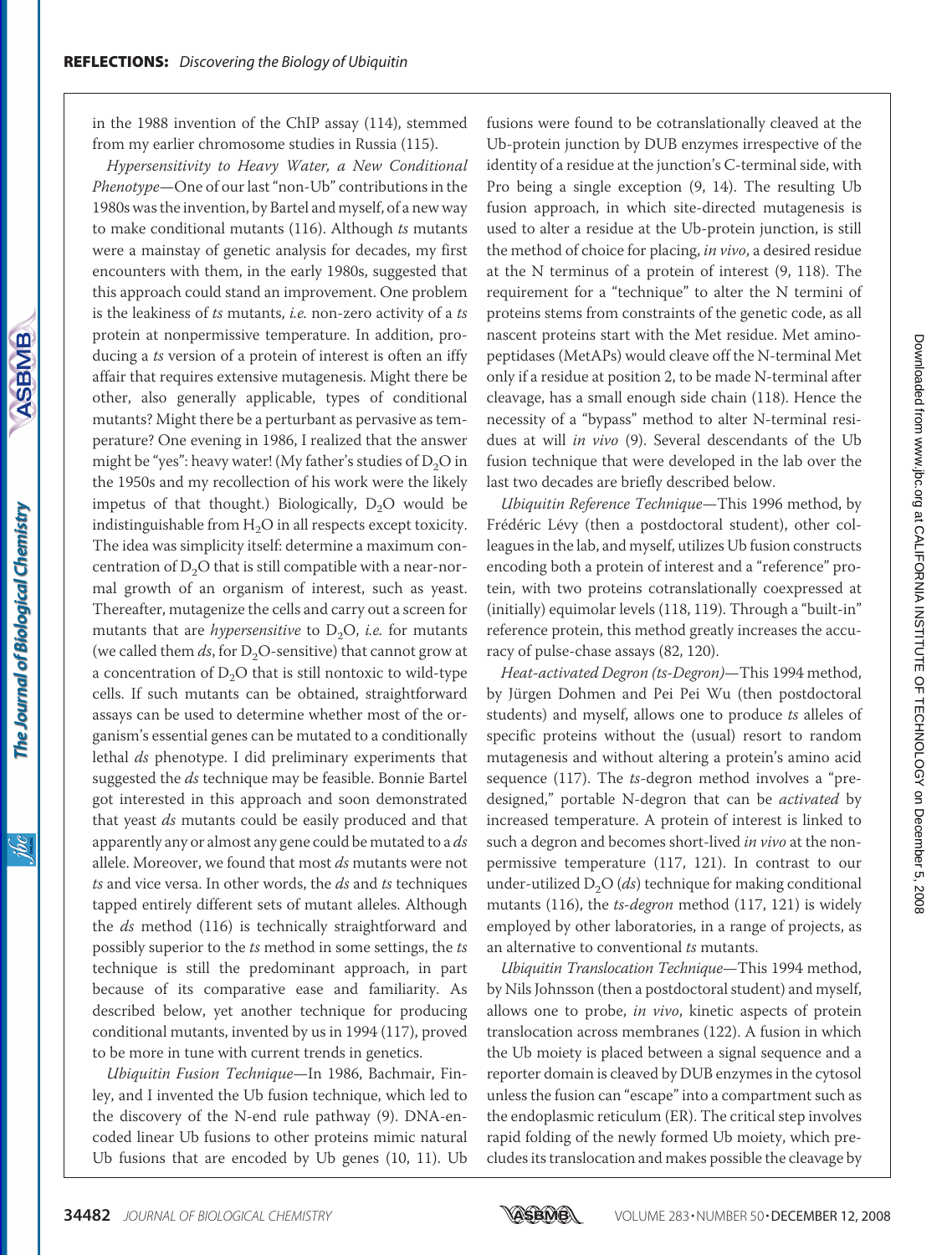ASBMB

DUB enzymes after its last residue. However, if a sufficiently long spacer is present between the signal sequence and Ub, then by the time the Ub polypeptide emerges from the ribosome and is ready to fold, the ribosome *is already docked* at the transmembrane channel, allowing the translocation of *both* the Ub moiety and the downstream reporter domains of a fusion into the ER. These mutually exclusive outcomes make it possible to probe, by varying the length of the spacer and other parameters, both kinetic and stochastic aspects of targeting in protein translocation and to compare the strengths of different signal sequences *in vivo*. The Ub translocation technique (122) is also applicable to non-ER translocation.

*Split-ubiquitin Assay for In Vivo Protein Interactions*— This 1994 method, by Johnsson and myself (123), makes possible both the detection of a protein-protein interaction and its monitoring as a function of time at the natural sites of this interaction in living cells. The latter feature of the split-Ub technique is one of its advantages over methods such as the classical two-hybrid assay, where interacting protein domains must "make" it to the nucleus and transcriptional promoter settings. We found that when an ~40-residue C-terminal half of the 76-residue Ub ( $C_{ub}$ ) was expressed as a fusion to a reporter protein, the fusion was cleaved only if the N-terminal half of Ub  $(N_{ub})$  was also expressed in the same cell. Thus, the two halves of a single-domain protein coalesced *in vivo* to produce a quasi-native Ub moiety, thereby allowing the cleavage by DUB enzymes at the Ub-reporter junction. This reconstitution of quasi-native Ub from its fragments was not observed with a specific missense mutant of  $N_{ub}$ . However, if  $C_{ub}$ and the altered  $N_{ub}$  were each linked to polypeptides that interacted *in vivo*, the cleavage of the reporter fusion containing  $C_{ub}$  was restored. This approach yielded an assay for *in vivo* protein interactions (123). One difference between the split-Ub method and the earlier  $\alpha$ -complementation with LacZ ( $\beta$ -galactosidase) (124) is that the latter assay involves a reconstitution of oligomeric protein through contacts between its subunits (or their derivatives) that were separate molecules to begin with, whereas the split-Ub assay involves a split *single-domain* protein. Variants of the split-Ub assay were developed after 1994 and employed to dissect specific protein interactions *in vivo* or to screen for new interactions (Refs. 125–127 and references therein). The invention of the split-Ub technique (123) gave rise to the field of *protein fragment complementation assays* and a number of useful designs that include split dihydrofolate reductase (128) and split green fluorescent protein (129).

*Ubiquitin Sandwich Technique*—"Cotranslational degradation" refers to destruction of a polypeptide *in vivo* while it is still part of a ribosome-associated peptidyltRNA. How to detect and measure such degradation? In the 2000 Ub sandwich technique, by Glenn Turner (then a graduate student) and myself (130), the polypeptide to be examined for cotranslational degradation, termed **B**, is sandwiched between two reporter domains, **A** and **C**. The **A**, **B**, and **C** domains are connected by Ub moieties, yielding a linear **A**Ub-**B**Ub-**C**Ub fusion. DUB enzymes cotranslationally cleave this fusion, generating **A**Ub, **B**Ub, and **C**Ub. After the initial cleavage at the **A**Ub-**B**Ub junction, the activity of DUB enzymes results in a kinetic competition between two *mutually exclusive* fates during the synthesis of **A**Ub-**B**Ub-**C**Ub: cotranslational cleavage at the **B**Ub-**C**Ub junction, which produces the long-lived **C**Ub module, or, alternatively, cotranslational processive degradation of the entire **B**Ub-**C**Ub nascent chain by the proteasome that destroys the Ub moiety between **B** and **C** before it can be recognized by DUB enzymes. The resulting decrease in **C**Ub relative to **A**Ub reflects the presence and extent of cotranslational degradation of the **B** domain (130). Using this method, we found that  $>50\%$  of nascent protein molecules bearing an N-degron can be degraded cotranslationally, never reaching their mature size before their destruction by processive proteolysis (130). Thus, the folding of nascent proteins, including abnormal ones, may be in kinetic competition with pathways that target these proteins for degradation cotranslationally.

#### **Recent Studies**

Our current focus is the N-end rule pathway. We study it in yeast (*S. cerevisiae*), mammals (*Mus musculus*), and prokaryotes such as *E. coli* and the human pathogen*Vibrio vulnificus*. Over the last decade, this work led to discoveries of the pathway's functions in eukaryotes, whereas the physiology of bacterial N-end rule pathways is still unknown, despite advances in their mechanistic understanding (80, 131–134). Our studies of the mouse N-end rule pathway were led by Dr. Yong Tae Kwon, who now works in his own laboratory at the University of Pittsburgh. Thus far, Kwon's and my laboratories are the only ones that focus on the N-end rule pathway.

In 2000, Youming Xie (then a postdoctoral student) and I discovered that UBR1 (the E3 of the N-end rule pathway) and UFD4 (the E3 of the UFD pathway) interact with specific proteins of the 19 S regulatory particle of the 26 S proteasome (135). In addition to the possibility that these interactions underlie a route for delivery of ubiquitylated substrates to the proteasome, our results suggested that at least some Ub ligases may target their substrates while in a

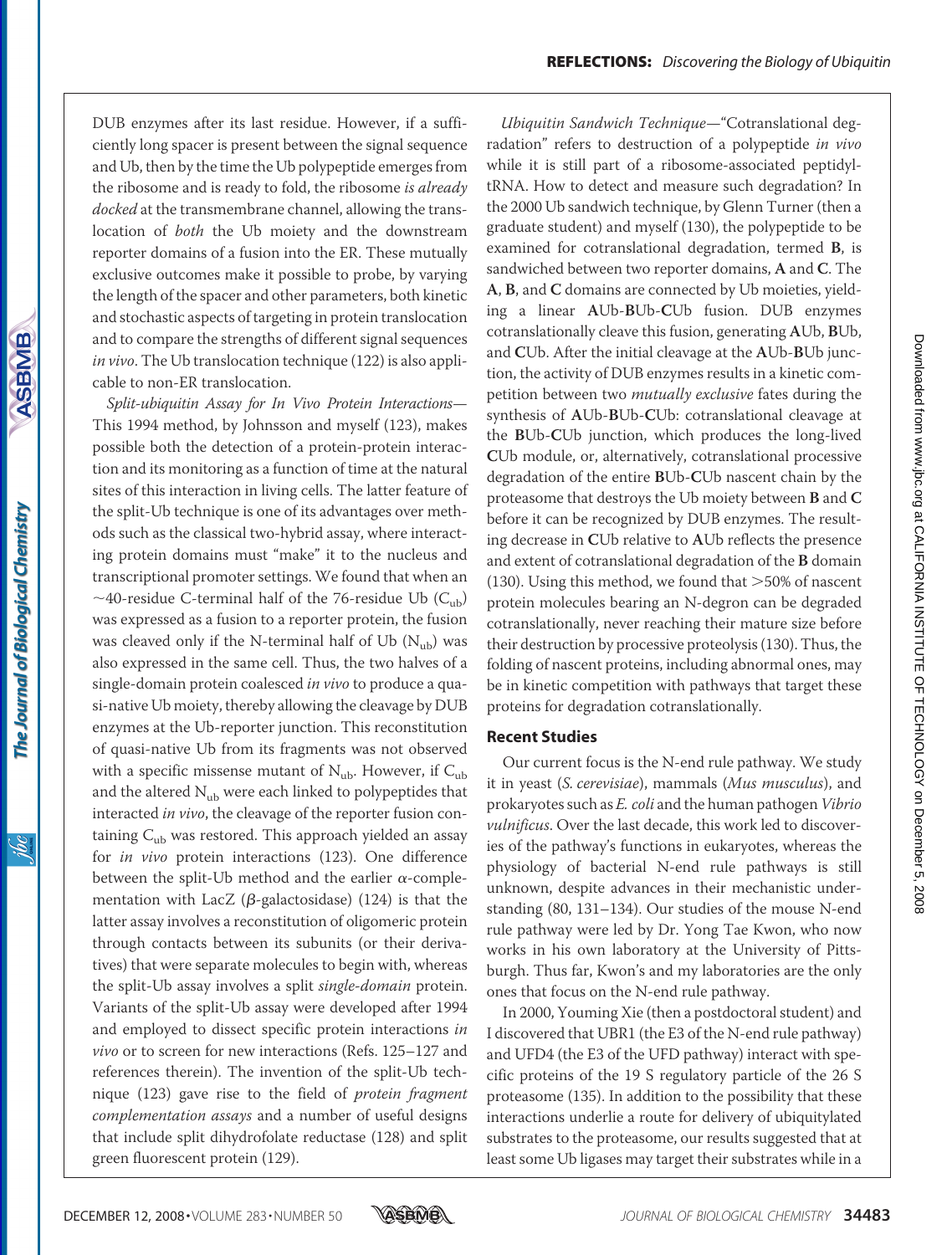ASBMB

The Journal of Biological Chemistry

complex with the 26 S proteasome. Other groups reported that several other Ub ligases also interacted with the 26 S proteasome. In 2002, Xie and I showed that a mutant *S. cerevisiae* UFD4 Ub ligase that lacked its proteasomebinding region could still mediate ubiquitylation of UFD substrates but that their proteolysis was impaired, strongly suggesting that the proteasome-UFD4 interaction is functionally relevant (136).

Also in 2002, Jun Sheng (then a postdoctoral student) and I dissected the degradation signal of c-MOS, a kinase and regulator of oocyte maturation (137). Data obtained by others suggested that the N-terminal Pro residue of c-MOS may be a destabilizing residue that targets c-MOS for destruction in frog oocytes. Our degradation assays involved microinjection of plasmids that expressed wildtype or mutant c-MOS in *Xenopus* oocytes. We found that the N-terminal Pro residue of c-MOS is dispensable for c-MOS degradation if Ser<sup>2</sup> (encoded Ser<sup>3</sup>) of c-MOS is replaced by a small non-phosphorylatable residue such as Gly. These and other results (137) showed that the dependence of c-MOS degradation on the N-terminal Pro residue is caused by a Pro-mediated down-regulation of the net phosphorylation of Ser<sup>2</sup>, a modification that halts c-MOS degradation. Thus, the N-terminal Pro of c-MOS is not a ligand for an E3 Ub ligase. In other words, the N-terminal Pro is, operationally, a stabilizing residue in the N-end rule, in agreement with our earlier findings (137).

The N-end rule has a hierarchic structure (Fig. 3). In eukaryotes, N-terminal Asn and Gln are tertiary destabilizing residues in that they function through their enzymatic deamidation to yield the secondary destabilizing N-terminal residues Asp and Glu (138, 139). The destabilizing activity of N-terminal Asp and Glu requires their conjugation to Arg, one of the primary destabilizing residues, by *ATE1*-encoded R-transferases of the N-end rule pathway (Fig. 3).

In 1999, Kwon, Anna Kashina (then a postdoctoral student), and I cloned mouse *ATE1* and found that it encodes at least two splicing-derived isoforms of R-transferase (86). In 2006, Rong-Gui (Cory) Hu, Christopher Brower (postdoctoral students in the lab), and their colleagues identified and characterized six splicing-derived isoforms of mouse R-transferase (88), a pattern that remains to be understood functionally. In mammals and other eukaryotes that produce nitric oxide (NO), the set of arginylated N-terminal residues contains not only Asp and Glu but also N-terminal Cys (16), which is arginylated after its oxidation to Cys sulfinate or Cys sulfonate, as shown in 2002 by Kwon, Kashina, Hu, Ilia Davydov (then a

postdoctoral student), Fangyong Du (then a graduate student), and myself (Fig. 3) (59).

In 2005, Hu, Sheng, and I discovered that the *in vivo* oxidation of N-terminal Cys*requires* NO as well as oxygen  $(O<sub>2</sub>)$  or its derivatives (Fig. 3) (87). The N-end rule pathway is thus a sensor of NO, through the ability of this pathway to destroy proteins with N-terminal Cys, at rates controlled by NO,  $O_2$ , and their derivatives. This work also identified G-protein regulators RGS4, RGS5, and RGS16 as conditionally short-lived proteins that are targeted by the arginylation branch of the N-end rule pathway through their (conditionally oxidized) N-terminal Cys (87). The Kwon laboratory independently showed that RGS4 and RGS5 are physiological N-end rule substrates (90). (In 2000, Davydov and I found that RGS4 was degraded by the N-end rule pathway in reticulocyte extracts (140), before we learned that this degradation requires NO and oxygen (87, 90).) Through the conditional degradation of RGS4, RGS5, and RGS16, the N-end rule pathway regulates G-proteins and thus the signaling by transmembrane receptors.

An N-degron is produced from a pre-N-degron through a proteolytic cleavage. MetAP proteases remove Met from the N terminus of a newly formed protein only if the residue at position 2, to be made N-terminal after cleavage, has a small enough side chain. Consequently, of the 13 destabilizing residues in the mammalian N-end rule (Fig. 3), only Cys can be made N-terminal by MetAPs (87). Individual mammalian genomes encode  $\sim$ 250 proteins with Cys at position 2, *i.e.* the proteins that would be expected to contain N-terminal Cys *in vivo*. Thus, RGS4, RGS5, and RGS16, the currently known N-end rule substrates of this class, are but a small subset of potential N-end rule substrates whose conditional degradation would be regulated by NO and oxygen. Note that *any destabilizing residue*, including Cys, can be made N-terminal through internal cleavages of proteins by other proteases such as separases, caspases, and calpains (Fig. 3). In other words, the above number  $(\sim 250)$  is an upper limit only for those N-terminal Cys-bearing proteins that are produced by MetAPs. There are many more potential N-end rule substrates that may be produced by other proteolytic cleavages in cellular proteins.

In *S. cerevisiae*, the N-terminal amidase NTA1 (identified, cloned, and analyzed in 1995 by Rohan Baker, then a postdoctoral student in the lab) (138) mediates deamidation of N-terminal Asn and Gln, converting them into Asp and Glu, the substrates of R-transferase. In multicellular eukaryotes, the deamidation branch of the N-end rule pathway bifurcates: a distinct N-terminal amidase,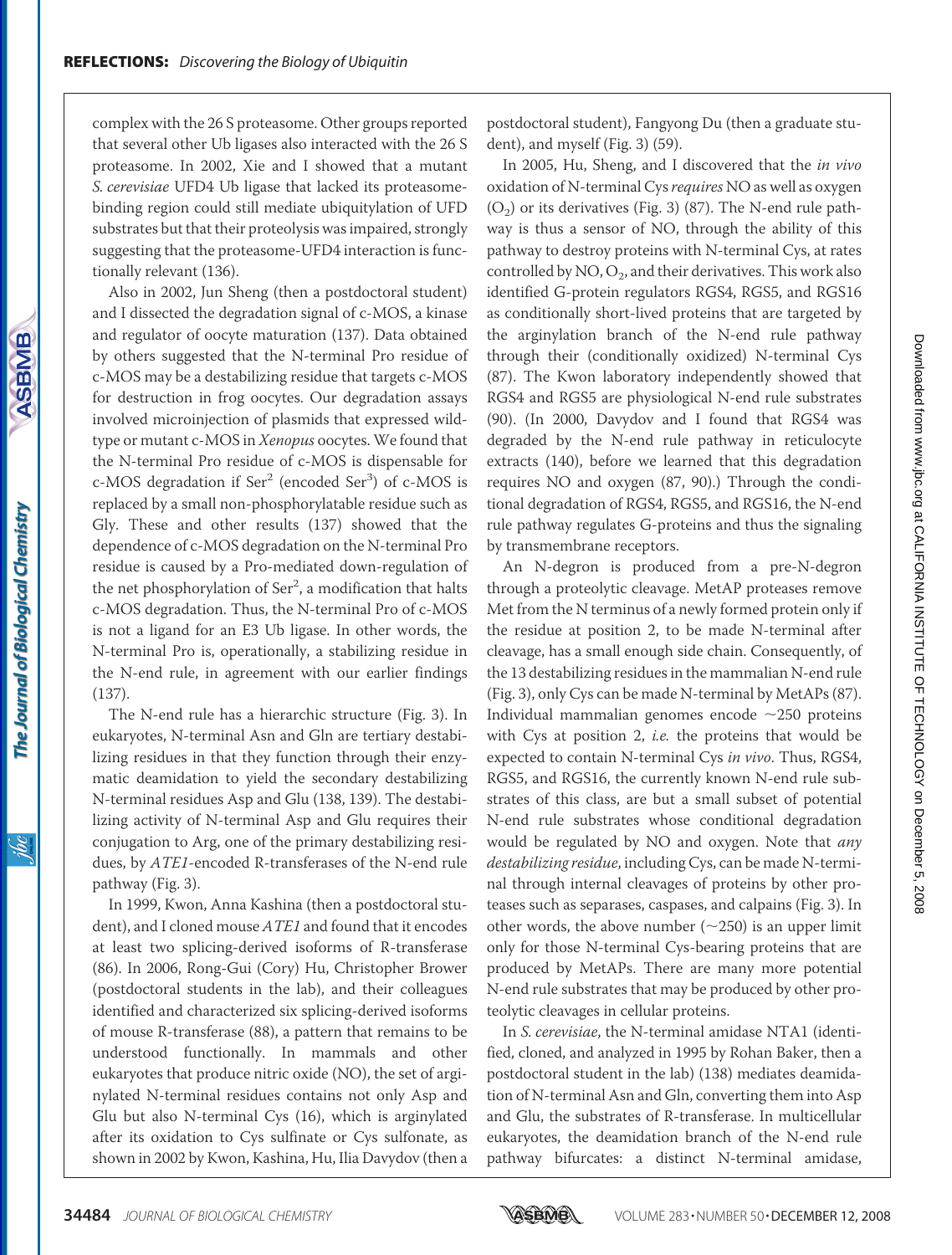NTAN1, is specific for N-terminal Asn, whereas another amidase (which remains to be identified) deamidates N-terminal Gln (Fig. 3). In 1996, Sergei Grigoryev (then a postdoctoral student) and colleagues in the lab collaborated with the laboratory of Ralph Bradshaw (University of California, Irvine) to clone and characterize the mouse NTAN1 amidase (141). The biological role of yeast NTA1 remains to be discovered, as *S. cerevisiae nta1*, which lacks N-terminal deamidation, has no discernible abnormal phenotypes other than its inability to degrade reporter N-end rule substrates with N-terminal Asn or Gln (138). In contrast,  $NTAN1^{-/-}$  mice, which lack the Asn-specific N-terminal deamidation, are behaviorally abnormal (139).

E3 Ub ligases of the N-end rule pathway, called N-recognins (57), recognize (bind to) primary destabilizing N-terminal residues (Fig. 3). At least four N-recognins, including UBR1, underlie the N-end rule pathway in mammals (142–145). In *S. cerevisiae*, the N-end rule pathway is mediated by a single 225-kDa N-recognin, UBR1 (18), which functions in a complex with RAD6, a Ub-conjugating (E2) enzyme (57, 146). UBR1 contains at least three substrate-binding sites, which were identified and analyzed over the years by colleagues in the lab, most recently in 2008 by Zanxian Xia, Ailsa Webster, and Michel Ghislain (then postdoctoral students), Konstantin Piatkov (a postdoctoral student in the lab), Du, and myself (147). The type 1 site of UBR1 is specific for basic N-terminal residues of protein substrates (Arg, Lys, His), whereas the type 2 site is specific for bulky hydrophobic N-terminal residues (Trp, Phe, Tyr, Leu, Ile) (Fig. 3). The third binding site of UBR1 targets proteins through their internal (non-N-terminal) degrons.

A physiological function of this multisite design of UBR1 was discovered in 1998–2002 by Turner, Du, Christopher Byrd (then a graduate student), and myself (120, 148, 149). In 1998, Byrd, Turner, and I identified the yeast transcriptional repressor CUP9 as a short-lived substrate of the N-end rule pathway and a down-regulator of *PTR2*, which encodes the major transporter of short peptides (148). This result explained the earlier finding by the laboratory of Jeffrey Becker (University of Tennessee, Knoxville) that the import of peptides in *S. cerevisiae* stops in the absence of UBR1, *i.e.* in the absence of the N-end rule pathway (150). In 2000–2002, Turner, Du, and I discovered that the degradation of CUP9 is conditional: a distinct substrate-binding site of UBR1 that targets CUP9 through its internal degron is *autoinhibited*. This site of UBR1 can be allosterically activated through a conformational change that is caused by the binding of short peptides (bearing destabilizing N-terminal residues) to the other

two (types 1 and 2) binding sites of UBR1 (120, 149). The resulting reversal of UBR1 autoinhibition by imported peptides accelerates the UBR1-mediated ubiquitylation of CUP9, leads to its faster degradation and consequently to a derepression of the transporter-encoding *PTR2* gene (120, 149). This positive feedback circuit, mediated by short peptides and the N-end rule pathway, allows cells to detect the presence of extracellular peptides and to react by increasing their uptake.

Between 1996 and 2003, Kwon and colleagues in my lab constructed and analyzed mouse strains that lacked specific components of the N-end rule pathway (Fig. 3), such as NTAN1 (Asn-specific N-terminal amidase), ATE1 (R-transferase), UBR1 (one of the mouse N-recognins), and UBR2 (another N-recognin) (59, 139, 142, 151). These studies and our later collaborations with the Kwon laboratory have revealed informative phenotypes of mouse mutants that further expanded the pathway's functional range.

In 2008, Hu, Haiqing Wang (then a postdoctoral student), Xia, and I discovered that the N-end rule pathway is a sensor of heme (89). Low micromolar levels of hemin ( $Fe<sup>3+</sup>$ -heme) inhibit arginylation by the ATE1 R-transferase in both yeast and mammals (Fig. 3). In addition, hemin induces the proteasome-mediated degradation of R-transferase *in vivo*. Thus, remarkably, hemin acts as both a "stoichiometric" and "catalytic" down-regulator of the N-end rule pathway. This proteolytic system, a sensor of short peptides, NO, and oxygen, is now a sensor of heme as well (89). One function of the N-end rule pathway may be to coordinate the activities of effectors, both reacting to and controlling the redox dynamic of heme, oxygen, NO, and thiols, in part through the conditional degradation of specific transcriptional regulators (*e.g.* CUP9 and c-Fos) and regulators of G-proteins (*e.g.* RGS4, RGS5, and RGS16).

The functions of the N-end rule pathway include the sensing of NO, oxygen, short peptides, and heme; maintenance of the high fidelity of chromosome segregation in eukaryotes from fungi to mammals through the degradation of a separase-produced fragment of the cohesin subunit; regulation of peptide import through the degradation (modulated by peptides) of *S. cerevisiae*CUP9, a transcriptional repressor of the peptide transporter; regulation of signaling by transmembrane receptors, through the  $NO/O<sub>2</sub>$ -dependent degradation of specific RGS proteins that down-regulate G-proteins; regulation of apoptosis, through the degradation of a caspase-processed inhibitor of apoptosis; a multitude of functions mediated by the mammalian transcription factor c-Fos, a conditional sub-

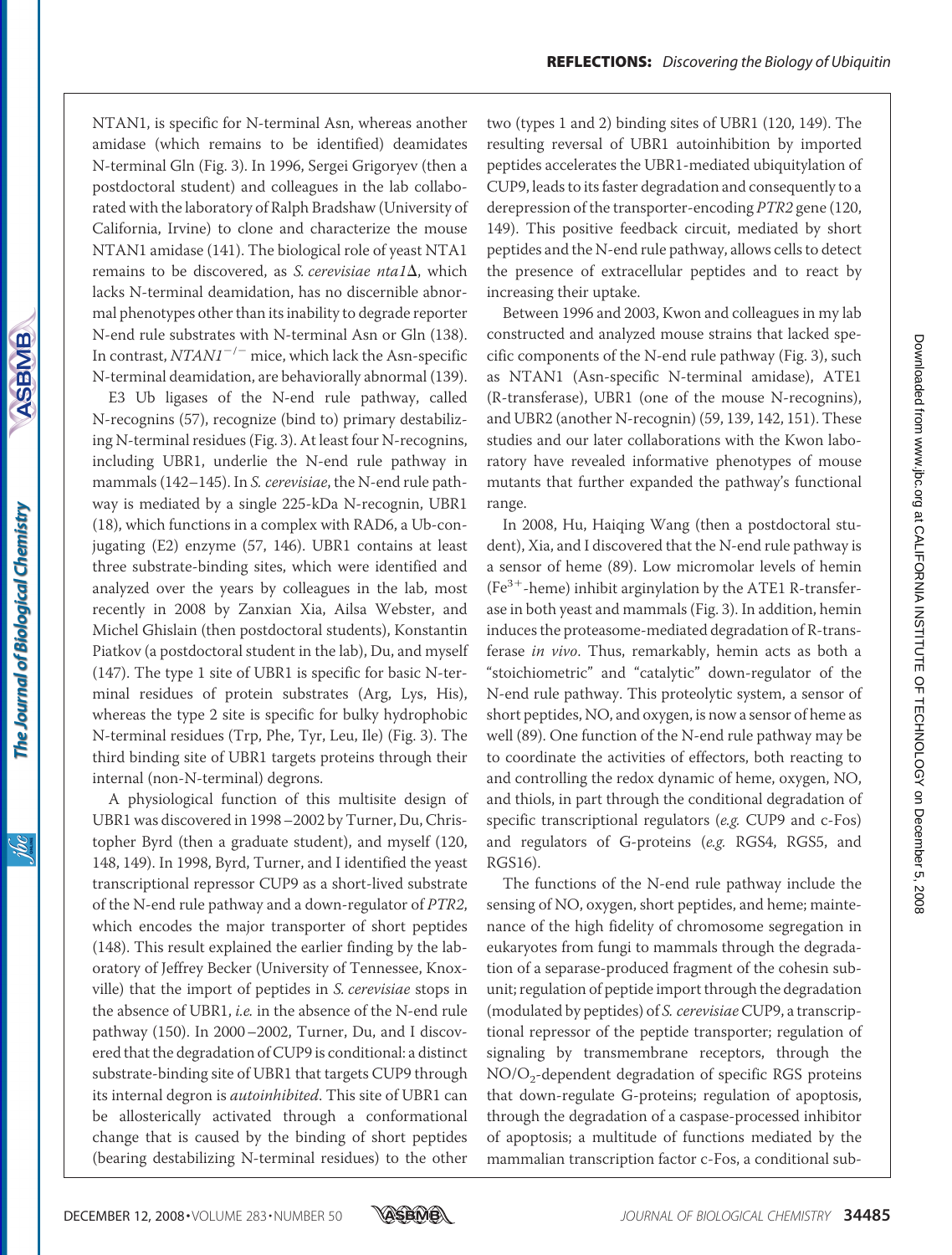strate of the N-end rule pathway; regulation of the human immunodeficiency virus replication cycle; regulation of meiosis, spermatogenesis, neurogenesis, and cardiovascular development in mammals; and regulation of leaf senescence in plants (Refs. 58, 59, 87, 89, 90, 142, 144, and 151– 154, and references therein).

In 2005, a collaborative study with Kwon's and my laboratories that was led by Dr. Martin Zenker's laboratory at the University of Erlangen-Nuremberg (Germany) showed that mutations in human UBR1 (Fig. 3) are the cause of Johansson-Blizzard syndrome (JBS), which comprises mental retardation, physical malformations, and severe pancreatitis (154). The abnormalities of the previously constructed *UBR1<sup>-/-</sup>* mice (151) include pancreatic insufficiency (154), a less severe counterpart of this defect in human JBS  $(UBR1^{-/-})$  patients.

Despite their multiplicity and broad range, the known functions of the N-end rule pathway are still the tip of the iceberg. Several fascinating phenotypes of mouse N-end rule mutants remain to be understood. One example:  $NTANI^{-/-}$  mice, which lack the Asn-specific N-terminal deamidation (Fig. 3), are fertile, do not exhibit gross abnormalities, and are seemingly indistinguishable from their  $NTANI^{+/+}$  littermates (139). However, behavioral tests with  $NTANI^{-/-}$  mice revealed significant perturbations in their spontaneous activity, spatial memory, and social behavior (139). Discovering the relevant physiological N-end rule substrates would be essential for identifying brain circuits that are perturbed in  $NTAN1^{-/-}$  mice. This is also true for other, more overt and severe defects in other mouse N-end rule mutants and in human patients with JBS (154).

In 2004, my interest in useful terminology (*e.g.* "degron" (81)) led to the suggestion of two terms, *sequelog* and *spalog* (155). They were proposed to address a disconnect between the high rigor of statistical methods for comparing sequences or structures and the often unjustified employment of the assumption-laden terms "homolog," "ortholog," and "paralog." The new terms, *sequelog* and *spalog*, denote a sequence that is similar, to a specified extent, to another sequence and a three-dimensional structure that is similar, to a specified extent, to another three-dimensional structure, respectively (155). Besides their usefulness as separate terms for sequence *versus*spatial similarities, the rigor-conferring advantage of sequelog and spalog is their *evolutionary neutrality*, in contrast to often unproven evolutionary links implied by homolog, ortholog, and paralog. The latter terms are compatible with the sequelog/spalog terminology and can be employed to convey understanding about functions and

common descent if this (additional) information is available. Helpful derivatives of, for example, sequelog are *sequelogy* (sequence similarity) and *sequelogous* (similar to another sequence). *Spalog* and *sequelog* fill a lacuna in the existing terminology. These terms would clarify and streamline discourses about similarity (155).

## **New Approaches to Therapy**

A subject I am particularly interested in is the invention of multitarget conditional drugs, devices that "think" before they "decide" to act. The coming revolution in medicine will involve not only qualitatively better ways to do surgery but also drug-based therapies that will take into account, at last, the massive interconnectedness and redundancy of molecular circuits in living cells. Single-compound (and even multi-compound) drugs of today are incapable of such finesse. Therefore, even otherwise useful drugs exhibit undesirable side effects. Yet another problem is our continuing helplessness in containing (let alone curing) major human cancers once they spread beyond a surgeon's knife. The problem is exacerbated by the genomic instability of many, possibly most, cancers. This property increases the heterogeneity of malignant cells in the course of tumor progression or anticancer treatment and is one reason for the failure of most cancer therapies. A few relatively rare cancers can often be cured through chemotherapy but require cytotoxic treatments of a kind that cause severe side effects and are themselves carcinogenic. Recent advances, including the use of anti-angiogenic compounds and inhibitors of specific kinases, hold the promise of curative therapies. Nevertheless, major human cancers are still incurable once they have metastasized.

In 1995, I suggested a design of protein-based "multitarget" reagents based on multiple degrons and their conditional masking by specific cellular proteins (156). A 1998 article described another design, of small compounds whose activity can be modulated by more than one protein ligand at the same time (157). We eventually decided not to implement these approaches in the lab because I thought, perhaps mistakenly, that the resulting drugs would not be efficacious enough in a clinical setting.

In 2007, I proposed a new approach to cancer therapy that involves homozygous DNA deletions (158). Such deletions are present in many (possibly most) cancers and differ from any other attribute of a cancer cell by the fact that a homozygous deletion (HD) *cannot revert*. Hence the idea of a treatment that exclusively homes in on cells that *lack* specific DNA sequences that are present in normal cells. If this proves possible, a resulting therapy may be

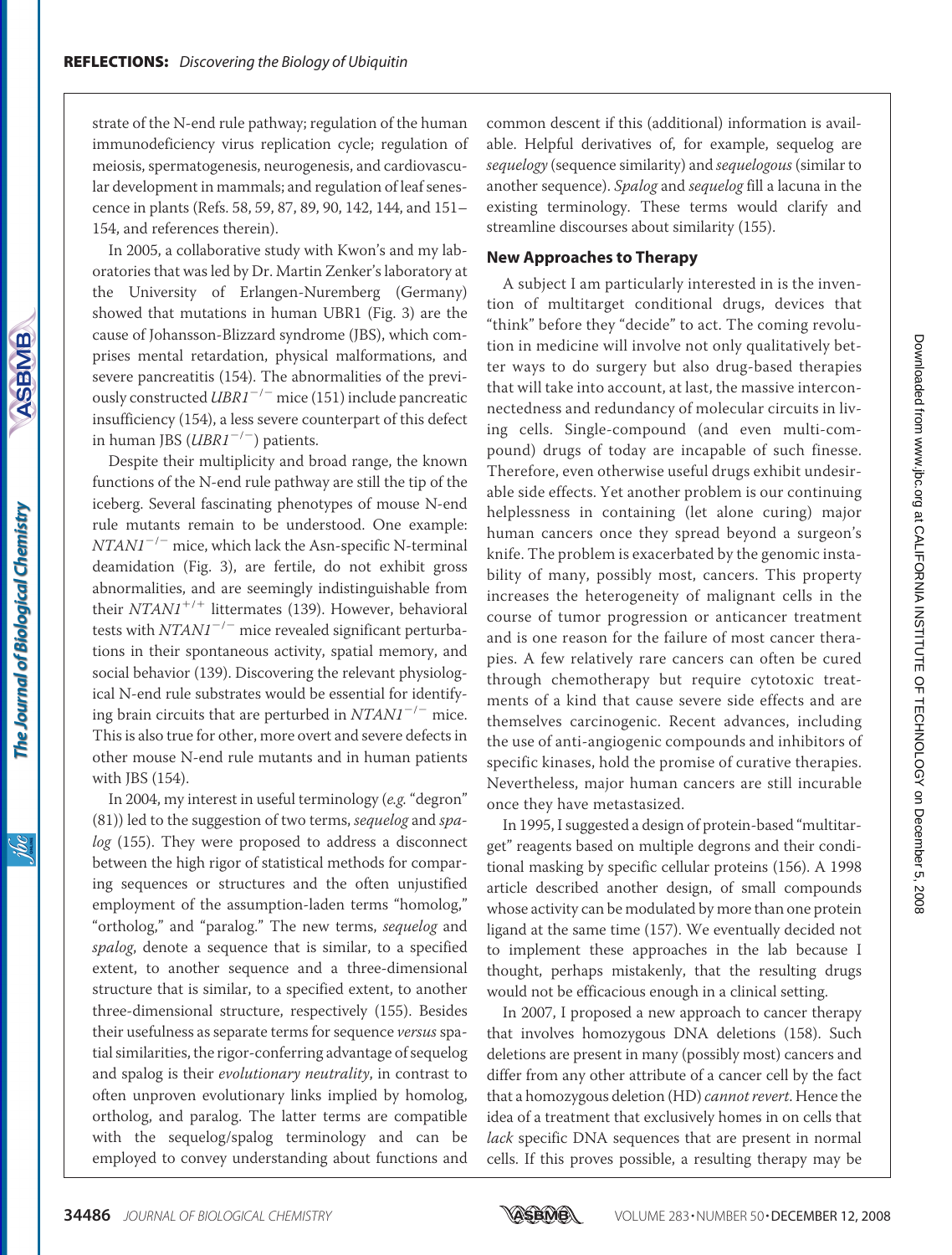entirely specific for cancer cells and thus not only curative but substantially free of side effects as well. The difficulty here is that an HD is an "absence," and therefore it cannot be a conventional molecular target. Nevertheless, an HDspecific regimen is feasible, on paper so far (158). This strategy, termed *deletion-specific targeting* (DST), employs HDs (not their effects on RNA/protein circuits, but deletions themselves) as the targets of cancer therapy. The DST strategy brings together, in a novel way, both existing and new methodologies, including the Ub fusion technique, the split-Ub assay, zinc-finger DNA-recognizing proteins, and split restriction nucleases. The DST strategy also employs a new feedback mechanism that receives input from a circuit operating as a Boolean OR gate and involves the activation of split nucleases, which destroy the DST vector in normal (non-target) cells. The logic of DST makes possible an incremental and essentially unlimited increase in the selectivity of treatment (158).

If the substantial complexity of DST-type strategies is unavoidable (this remains to be determined), approaches of this kind might be a harbinger of therapies to come. The virtues of simplicity notwithstanding, a complex problem, such as an assured cure of cancer, or a selective elimination of damaged (*e.g.* aged) mitochondria in cells of a patient, or other such feats may require commensurately sophisticated solutions. Can small compounds, with their inherently low informational content, ever enable a definitive cure of cancer that is free of collateral damage? The notion that underlies (and motivated) the DST strategy (158) is that a curative, side effect-free treatment may require polymer-scale, multitarget, Boolean-type circuits, *i.e.* that simpler (smaller) drugs may ultimately not suffice, particularly in regard to side effects. The task at hand is to address the validity of this assumption. Work on the DST strategy is under way in the lab.

#### **Epilogue**

**SBMB** 

The Journal of Biological Chemistry

<u>ж</u>

My laboratory has been at Caltech for the past 16 years. The decision to move here from MIT was prompted by an unexpected invitation. I showed it to my wife Vera, and we visited Caltech in February 1991. The scientific quality of Caltech, the charms of Pasadena's subtropical climate, and the warm reception by colleagues were compelling to both of us. Caltech is a great place, similar to MIT in all respects but smaller. Vera and I live in La Canada, a hamlet on a mountainside near Pasadena.

At 61, I have already traveled through the bulk of life span allotted to us by evolution. Curiously, the Ub system plays a major role in determining that life span. Moreover, Ub-dependent processes underlie just about everything a

living cell does. An account of our discoveries through which this fact became known and understood is the main chapter of this recollection. A scientist's life, its adventures and misadventures, its loves and conflicts, is largely incidental, tangential to one's contribution, in a profession that tends to swallow a person whole. Our propensity to be curious about other people obscures the fact that it is essentially immaterial that Isaac Newton was not a kind man or that Johannes Kepler had to defend his mother in court against the charge of being a witch (she was acquitted). To think of Newton or Kepler is to think of their work. The same applies to all of us in this remarkable guild, irrespective of the scale of one's accomplishment.

*Acknowledgments—Our studies are supported by the National Institutes of Health and by private foundations. I am most grateful to the past and present colleagues in my laboratory for their contributions, many of which are mentioned above. I also thank C. Brower, Z. Chang, W. Dunphy, R. Deshaies, M. Hochstrasser, A. Shemorry, O. Sundin, and W. Tansey for helpful comments on the paper.*

*Address correspondence to: avarsh@caltech.edu.*

#### **REFERENCES**

- 1. Varshavsky, A., Sundin, O., and Bohn, M. (1978) *Nucleic Acids Res.* **5,** 3469–3478
- 2. Varshavsky, A., Sundin, O., and Bohn, M. (1979) *Cell* **16,** 453–466
- 3. Sundin, O., and Varshavsky, A. (1980) *Cell* **21,** 103–114
- 4. Sundin, O., and Varshavsky, A. (1981) *Cell* **25,** 659–669
- 5. Varshavsky, A., Levinger, L., Sundin, O., Barsoum, J., Özkaynak, E., Swerdlow, P., and Finley, D. (1983) *Cold Spring Harb. Symp. Quant. Biol.* **47,** 511–528
- 6. Finley, D., Ciechanover, A., and Varshavsky, A. (1984) *Cell* **37,** 43–55
- 7. Ciechanover, A., Finley, D., and Varshavsky, A. (1984) *Cell* **37,** 57–66
- 8. Özkaynak, E., Finley, D., and Varshavsky, A. (1984) *Nature* 312, 663-666
- 9. Bachmair, A., Finley, D., and Varshavsky, A. (1986) *Science* **234,** 179–186 10. Finley, D., O¨ zkaynak, E., and Varshavsky, A. (1987) *Cell* **48,** 1035–1046
- 11. Özkaynak, E., Finley, D., Solomon, M. J., and Varshavsky, A. (1987) *EMBO J.* 6, 1429–1439
- 12. Jentsch, S., McGrath, J. P., and Varshavsky, A. (1987) *Nature* **329,** 131–134
- 13. Goebl, M. G., Yochem, J., Jentsch, S., McGrath, J. P., Varshavsky, A., and
- Byers, B. (1988) *Science* **241,** 1331–1335 14. Bachmair, A., and Varshavsky, A. (1989) *Cell* **56,** 1019–1032
- 15. Chau, V., Tobias, J. W., Bachmair, A., Marriott, D., Ecker, D. J., Gonda, D. K., and Varshavsky, A. (1989) *Science* **243,** 1576–1583
- 16. Gonda, D. K., Bachmair, A., Wünning, I., Tobias, J. W., Lane, W. S., and Varshavsky, A. (1989) *J. Biol. Chem.* **264,** 16700–16712
- 17. Finley, D., Bartel, B., and Varshavsky, A. (1989) *Nature* **338,** 394–401
- 18. Bartel, B., Wünning, I., and Varshavsky, A. (1990) *EMBO J*. **9**, 3179-3189
- 19. Johnson, E. S., Gonda, D. K., and Varshavsky, A. (1990) *Nature* **346,** 287–291
- 20. Balzi, E., Choder, M., Chen, W., Varshavsky, A., and Goffeau, A. (1990) *J. Biol. Chem.* **265,** 7464–7471
- 21. Hochstrasser, M., and Varshavsky, A. (1990) *Cell* **61,** 697–708
- 22. Hochstrasser, M., Ellison, M. J., Chau, V., and Varshavsky, A. (1991) *Proc. Natl. Acad. Sci. U. S. A.* **88,** 4606–4610
- 23. Ciechanover, A., Hod, Y., and Hershko, A. (1978) *Biochem. Biophys. Res. Commun.* **81,** 1100–1105
- 24. Hershko, A., Ciechanover, A., Heller, H., Haas, A. L., and Rose, I. A. (1980) *Proc. Natl. Acad. Sci. U. S. A.* **77,** 1783–1786
- 25. Ciechanover, A., Elias, S., Heller, H., and Hershko, A. (1982) *J. Biol. Chem.* **257,** 2537–2542
- 26. Hershko, A., Heller, H., Elias, S., and Ciechanover, A. (1983) *J. Biol. Chem.* **258,** 8206–8214
- 27. Hershko, A., Leshinsky, E., Ganoth, D., and Heller, H. (1984) *Proc. Natl. Acad. Sci. U. S. A.* **81,** 1619–1623
- 28. McGrath, J. P., Jentsch, S., and Varshavsky, A. (1991) *EMBO J.* **10,** 227–236

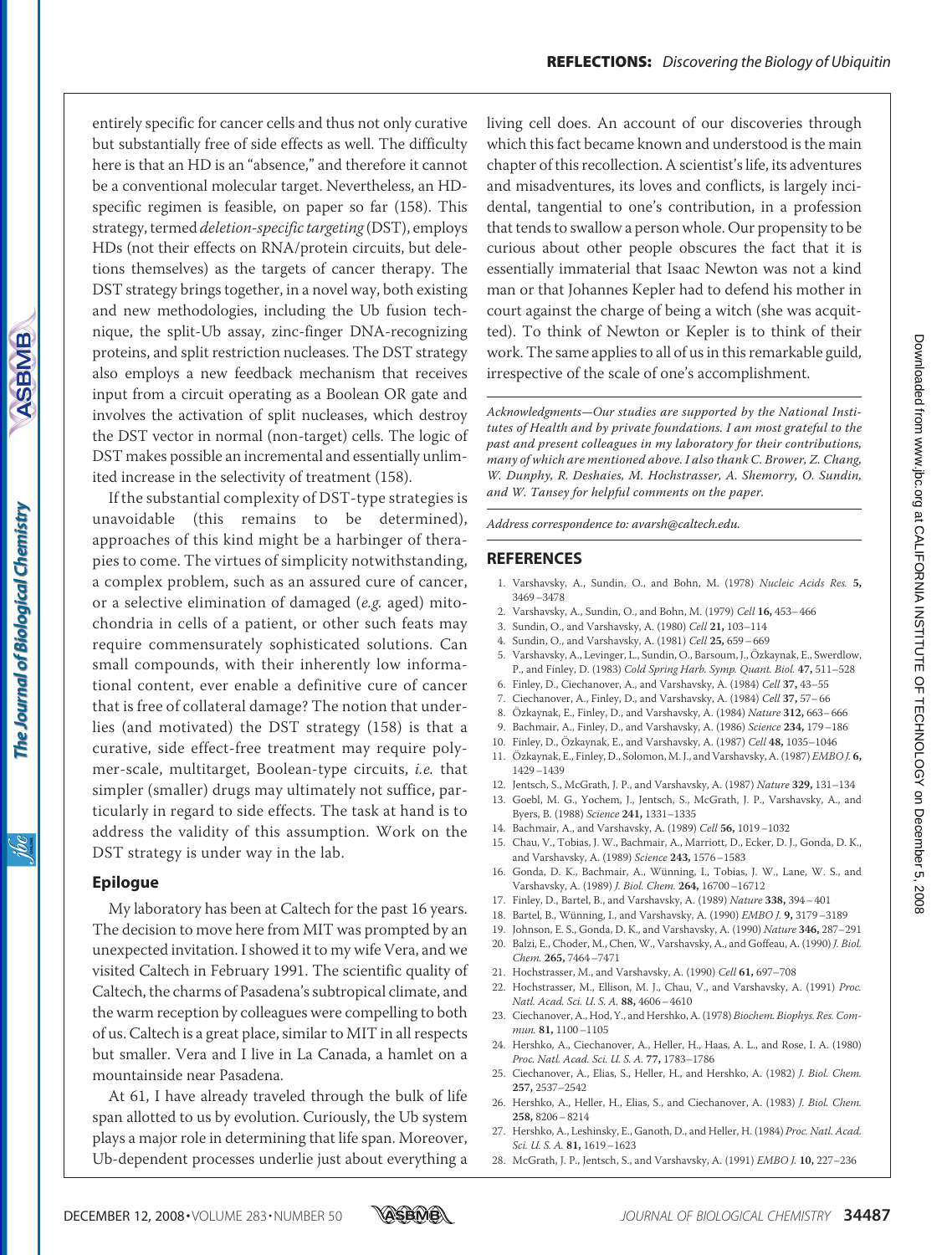- 29. Tobias, J. W., and Varshavsky, A. (1991) *J. Biol. Chem.* **266,** 12021–12028
- 30. Baker, R. T., Tobias, J. W., and Varshavsky, A. (1992) *J. Biol. Chem.* **267,** 23364–23375
- 31. Hershko, A., Ciechanover, A., and Varshavsky, A. (2000) *Nat. Med.* **10,** 1073–1081
- 32. Varshavsky, A. (2006) *Protein Sci.* **15,** 647–654
- 33. Varshavsky, A. (2006) in *Candid Science* (Hargittai, I., and Hargittai, M., eds) Vol. 6, pp. 311–359, Imperial College Press, London
- 34. Kornberg, R. D. (1974) *Science* **184,** 868–871
- 35. Holm, C., Goto, T., Wang, J. C., and Botstein, D. (1985) *Cell* **41,** 553–563
- 36. Uemura, T., Ohkura, H., Adachi, Y., Morini, K., Shiozaki, K., and Yanagida, M. (1987) *Cell* **50,** 917–925
- 37. Dinardo, S., Voelkel, R. L., and Sternglanz, R. L. (1984) *Proc. Natl. Acad. Sci. U. S. A.* **81,** 2616–2620
- 38. Goto, T., and Wang, J. C. (1982) *J. Biol. Chem.* **257,** 5866–5872
- 39. Steck, T. R., and Drlica, K. (1984) *Cell* **36,** 1081–1088

**SBMB** 

The Journal of Biological Chemistry

<u>isi</u>

- 40. Shamu, C. E., and Murray, A. (1992) *J. Cell Biol.* **117,** 921–934
- 41. Clarke, D. J., Vas, A. C., Andrews, C. A., Diaz-Martinez, L. A., and Gimenez-Abian, J. F. (2006) *Cell Cycle* **5,** 1925–1928
- 42. Deming, P. B., Cistulli, C. A., Zhao, H., Graves, P. R., Piwnica-Worms, H., Paules, R. S., Downes, C. S., and Kaufmann, W. K. (2001) *Proc. Natl. Acad. Sci. U. S. A.* **98,** 12044–12049
- 43. Haggarty, S. J., Koeller, K. M., Kau, T. R., Silver, P. A., Roberge, M., and Schreiber, S. L. (2003) *Chem. Biol.* **10,** 1267–1279
- 44. Coelho, P. A., Queiroz-Machado, J., and Sunkel, C. E. (2003) *J. Cell Sci.* **116,** 4763–4776
- 45. Skoufias, D. A., Lacroix, F. B., Andreassen, P. R.,Wilson, L., and Margolis, R. L. (2004) *Mol. Cell* **15,** 977–990
- 46. Damelin, M., and Bestor, T. H. (2007) *Br. J. Cancer* **96,** 201–205
- 47. D'Ambrosio, C., Kelly, G., Shirahige, K., and Uhlmann, F. (2008) *Curr. Biol.*
- **18,** 1084–1089 48. Wang, L. H.-C., Schwarzbraun, T., Speicher, M. R., and Nigg, E. A. (2008) *Chromosoma* (*Berl.*) **117,** 123–135
- 49. Li, T. K., and Liu, L. F. (2001) *Annu. Rev. Pharmacol. Toxicol.* **41,** 53–77
- 50. Lou, Z., Minter-Dykhouse, K., and Chen, J. (2005) *Nat. Struct. Mol. Biol.* **12,** 589–593
- 51. Huang, C. E., Milutinovich, M., and Koshland, D. (2005) *Philos. Trans. R. Soc. Lond. B Biol. Sci.* **360,** 537–542
- 52. Nasmyth, K., and Haering, C. H. (2005) *Annu. Rev. Biochem.* **74,** 595–648
- 53. Milutinovich, M., Ünal, E., Ward, C., Skibbens, R. V., and Koshland, D. (2007) *PLoS Genet.* **3,** e12
- 54. Shintomi, K., and Hirano, T. (2007) *Trends Biochem. Sci.* **32,** 154–157
- Haering, C. H., Farcas, A.-M., Arumugam, P., Metson, J., and Nasmyth, K. (2008) *Nature* **454,** 297–301
- 56. Uhlmann, F., Lottspeich, F., and Nasmyth, K. (1999) *Nature* **400,** 37–42
- 57. Varshavsky, A. (1996) *Proc. Natl. Acad. Sci. U. S. A.* **93,** 12142–12149
- 58. Rao, H., Uhlmann, F., Nasmyth, K., and Varshavsky, A. (2001) *Nature* **410,** 955–960
- 59. Kwon, Y. T., Kashina, A. S., Davydov, I. V., Hu, R.-G., An, J. Y., Seo, J. W., Du, F., and Varshavsky, A. (2002) *Science* **297,** 96–99
- 60. Hauf, S., Waizenegger, I. C., and Peters, J.-M. (2001) *Science* **293,** 1320–1323
- 61. Goldknopf, I. A., and Busch, H. (1977) *Proc. Natl. Acad. Sci. U. S. A.* **74,** 864–868
- 62. Bakayev, V. V., Melnickov, A. A., Osicka, V. D., and Varshavsky, A. (1975) *Nucleic Acids Res.* **2,** 1401–1419
- 63. Varshavsky, A., Bakayev, V. V., and Georgiev, G. P. (1976) *Nucleic Acids Res.* **3,** 477–492
- 64. Levinger, L., Barsoum, J., and Varshavsky, A. (1981) *J. Mol. Biol.* **146,** 287–304
- 65. Levinger, L., and Varshavsky, A. (1982) *Cell* **28,** 375–385
- 66. Levinger, L., and Varshavsky, A. (1980) *Proc. Natl. Acad. Sci. U. S. A.* **77,** 3244–3248
- 67. Minsky, N., E., S., Field, Y., Schuster, M., Segal, E., and Oren, M. (2008) *Nat. Cell Biol.* **10,** 483–488
- 68. Demartino, G. N., and Gillette, T. G. (2007) *Cell* **129,** 747–759
- 69. Hanna, J., and Finley, D. (2007) *FEBS Lett.* **581,** 2854–2861
- 70. Wilkinson, K. D., Urban, M. K., and Haas, A. L. (1980) *J. Biol. Chem.* **255,** 7529–7532
- 71. Marunouchi, T., Mita, S., Matsumoto, Y., and Yamada, M. (1980) *Biochem. Biophys. Res. Commun.* **95,** 126–131
- 72. Matsumoto, Y., Yasuda, H., Marunouchi, T., Yamamoto, H., and Yamada, M. (1983) *FEBS Lett.* **151,** 139–142
- 73. Evans, T., Rosenthal, E. T., Youngblom, J., Distel, D., and Hunt, T. (1983) *Cell* **33,** 389–396
- 74. Glotzer, M., Murray, A. W., and Kirschner, M. (1991) *Nature* **349,** 132–138 75. Hershko, A., Ganoth, D., Pehrson, J., Palazzo, R. E., and Cohen, L. H. (1991)
- *J. Biol. Chem.* **266,** 16376–16379 76. Pickart, C. (2004) *Cell* **116,** 181–190
- 
- 77. Johnson, E. S., Bartel, B. W., and Varshavsky, A. (1992) *EMBO J.* **11,** 497–505 78. Johnson, E. S., Ma, P. C., Ota, I. M., and Varshavsky, A. (1995) *J. Biol. Chem.* **270,** 17442–17456
- 79. Rumpf, S., and Jentsch, S. (2006) *Mol. Cell* **21,** 261–269
- 80. Tobias, J.W., Shrader, T. E., Rocap, G., and Varshavsky, A. (1991) *Science* **254,** 1374–1377
- 81. Varshavsky, A. (1991) *Cell* **64,** 13–15
- 82. Suzuki, T., and Varshavsky, A. (1999) *EMBO J.* **18,** 6017–6026
- 83. Kaiji, H., Novelli, G. D., and Kaiji, A. (1963) *Biochim. Biophys. Acta* **76,** 474–479
- 84. Soffer, R. L. (1980) in *Transfer RNA: Biological Aspects* (Söll, D., Abelson, J., and Schimmel, P. R., eds) pp. 493–505, Cold Spring Harbor Laboratory Press, Cold Spring Harbor, NY
- 85. Ferber, S., and Ciechanover, A. (1987) *Nature* **326,** 808–811
- 86. Kwon, Y. T., Kashina, A. S., and Varshavsky, A. (1999) *Mol. Cell. Biol.* **19,** 182–193
- 87. Hu, R.-G., Sheng, J., Xin, Q., Xu, Z., Takahashi, T. T., and Varshavsky, A. (2005) *Nature* **437,** 981–986
- 88. Hu, R.-G., Brower, C. S., Wang, H., Davydov, I. V., Sheng, J., Zhou, J., Kwon, Y. T., and Varshavsky, A. (2006) *J. Biol. Chem.* **281,** 32559–32573
- 89. Hu, R.-G., Wang, H., Xia, Z., and Varshavsky, A. (2008) *Proc. Natl. Acad. Sci. U. S. A.* **105,** 76–81
- 90. Lee, M. J., Tasaki, T., Moroi, K., An, J. Y., Kimura, S., Davydov, I. V., and Kwon, Y. T. (2005) *Proc. Natl. Acad. Sci. U. S. A.* **102,** 15030–15035
- 91. Hicke, L., and Riezman, H. (1996) *Cell* **84,** 277–287
- 92. Kerscher, O., Felberbaum, R., and Hochstrasser, M. (2006) *Annu. Rev. Cell Dev. Biol.* **22,** 159–180
- 93. Peters, J.-M. (2006) *Nat. Rev. Mol. Cell Biol.* **7,** 644–656
- 94. Harper, J. W., and Schulman, B. A. (2006) *Cell* **124,** 1133–1136
- 95. Rubinsztein, D. C. (2006) *Nature* **443,** 780–786
- 96. Mukhopadhyay, D., and Reizman, H. (2007) *Science* **315,** 201–205
- 97. Hunter, T. (2007) *Mol. Cell* **28,** 730–738
- 98. Yi, J. J., and Ehlers, M. D. (2007) *Pharmacol. Rev.* **59,** 14–39 99. Geiss-Friedlander, R., and Melchior, F. (2007) *Nat. Rev. Mol. Cell Biol.* **8,**
- 947–956
- 100. Woelk, T., Sigismund, S., Penengo, L., and Polo, S. (2007) *Cell Division* **2,** 11
- 101. Inobe, T., and Matouschek, A. (2008) *Curr. Opin. Struct. Biol.* **18,** 43–51
- 102. Roninson, I., Abelson, H. T., Housman, D. E., Howell, N., and Varshavsky, A. (1984) *Nature* **309,** 626–628
- 103. Varshavsky, A. (1981) *Cell* **25,** 561–572
- 104. Barsoum, J., and Varshavsky, A. (1983) *Proc. Natl. Acad. Sci. U. S. A.* **80,** 5330–5334
- 105. Alfageme, C. R., Rudkin, G. T., and Cohen, L. H. (1980) *Chromosoma* (*Berl.*) **78,** 1–31
- 106. Levinger, L., and Varshavsky, A. (1982) *Proc. Natl. Acad. Sci. U. S. A.* **79,** 7152–7156
- 107. Aulner, N., Monod, C., Mandicourt, G., Jullien, D., Cuvier, O., Sall, A., Janssen, S., Laemmli, U. K., and Käs, E. (2002) *Mol. Cell. Biol.* **22,** 1218-1232
- 108. Blattes, R., Monod, C., Susbielle, G., Cuvier, O., Wu, J.-H., Hsieh, T.-S., Laemmli, U. K., and Käs, E. (2006) *EMBO J.* **25,** 2397-2408
- 109. Strauss, F., and Varshavsky, A. (1984) *Cell* **37,** 889–901
- 110. Winter, E., and Varshavsky, A. (1989) *EMBO J.* **8,** 1867–1877
- 111. Fried, M. G., and Crothers, D. M. (1981) *Nucleic Acids Res.* **9,** 6505–6525
- 112. Garner, M., and Revzin, A. (1981) *Nucleic Acids Res.* **9,** 3047–3060
- 113. Varshavsky, A. (1987) *Methods Enzymol.* **151,** 551–565
- 114. Solomon, M. J., Larsen, P. L., and Varshavsky, A. (1988) *Cell* **53,** 937–947
- 115. Varshavsky, A., and Ilyin, Y. V. (1974) *Biochim. Biophys. Acta* **340,** 207–217
- 116. Bartel, B., and Varshavsky, A. (1988) *Cell* **52,** 935–941
- 117. Dohmen, R. J., Wu, P., and Varshavsky, A. (1994) *Science* **263,** 1273–1276
- 118. Varshavsky, A. (2005) *Methods Enzymol.* **399,** 777–799
- 119. Lévy, F., Johnsson, N., Rümenapf, T., and Varshavsky, A. (1996) Proc. Natl. *Acad. Sci. U. S. A.* **93,** 4907–4912
- 120. Turner, G. C., Du, F., and Varshavsky, A. (2000) *Nature* **405,** 579–583
- 121. Dohmen, R. J., and Varshavsky, A. (2005) *Methods Enzymol.* **399,** 799–822
- 122. Johnsson, N., and Varshavsky, A. (1994) *EMBO J.* **13,** 2686–2698
- 123. Johnsson, N., and Varshavsky, A. (1994) *Proc. Natl. Acad. Sci. U. S. A.* **91,**
- 10340–10344 124. Meyer-Almes, F.-J., Wyzgol, K., and Powell, M. J. (1998) *Biophys. Chem.* **75,** 151–160